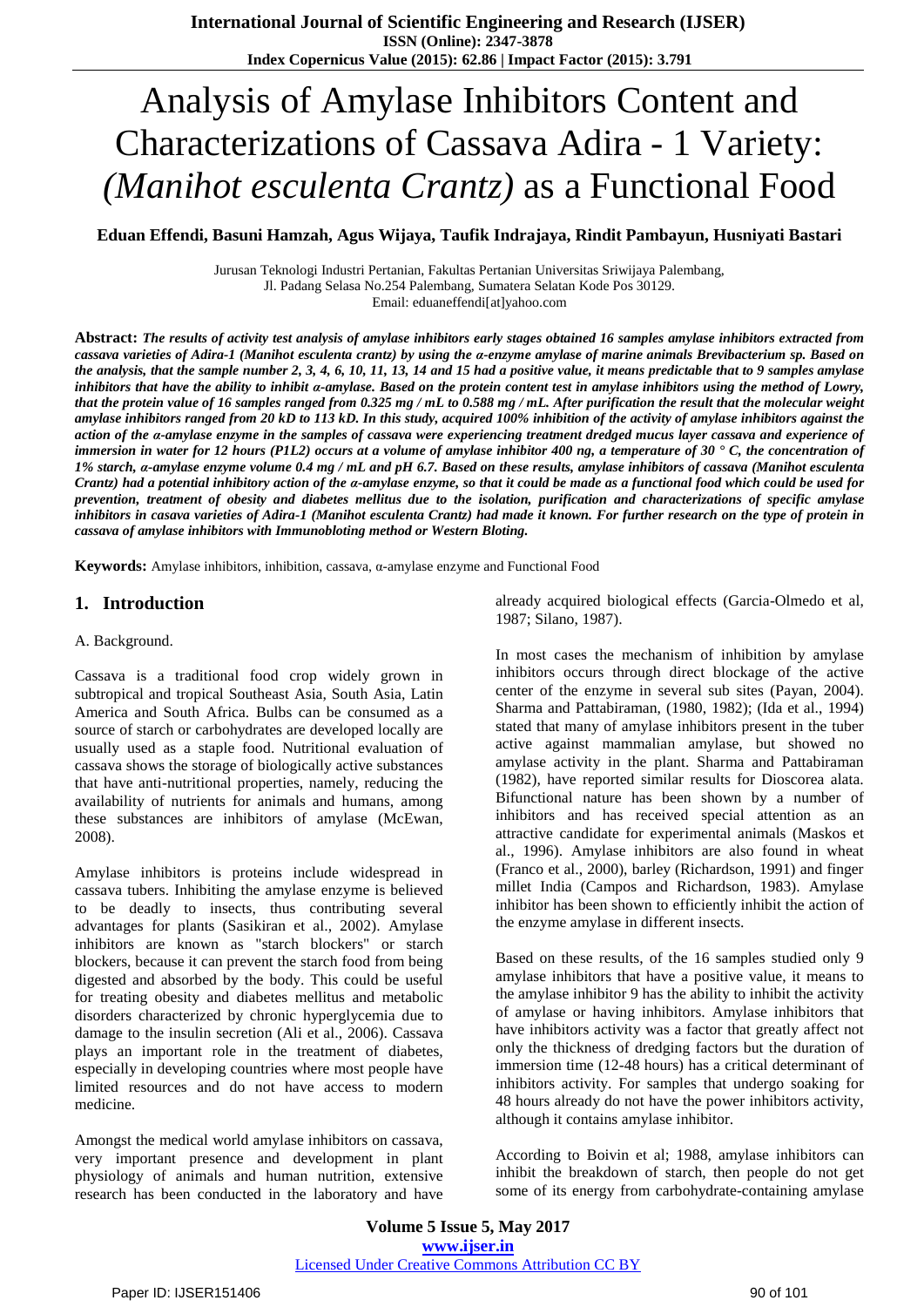inhibitors. Things like this can be used as a regulator in the management of diet in patients with diabetes mellitus, because of the effect of work amylase inhibitors with a certain amount in the body can lower blood glucose levels, by not stimulating the release of insulin by the pancreas and increase its effectiveness, because it works by delaying absorption glucose in the gut, so that it can control blood glucose levels, it is in line with research from Boivin et al; 1988; on "Gastrointestinal and metabolic effects of amylase inhibition in Diabetics" as well as the operation and Murugesan; 2012; about "Invitro α-amylase and α-glucosidase inhibition activity of crude ethanol extract of Cissus arnottiana".

Duncan"s Multiple Range Test (DMRT) based on a confidence level of 5%, that the interaction dredging thickness and length of time soaking up the very real significant effect on the working mechanism of inhibition of the amylase inhibitors. In this research, the inhibition of 100% of the activity of amylase inhibitors against the action of the amylase enzyme in the samples of cassava are being treated not dredged mucus layer cassava and experienced immersion in water for 12 hours (P1L2) occurs in the volume of amylase inhibitors of 400 ng, temperature of 30 ° C, starch concentration of 1%, the volume of amylase enzyme 0.4 mg / mL and a pH of 6.7. Based on the test Additional research is needed to further investigate this possibility.

# **2. Research Methodology**

## **Materials and Tools**

Raw materials used in this study is Cassava Varieties Adira-1 obtained from the city of Palembang South Sumatra. Cassava is milled and sieved to 80 mesh size and then made into cassava flour. Chemicals used in this study is sulfuric acid, sodium sulfate, HgO, sodium hydroxide, saturated boric acid, hydrochloric acid, amylase enzyme of Brevibacterium sp, 20 mM phosphate buffer pH 6.6 and pH 6.7, 0.5% Starch; 1%, 2%, 3% (Merck), Ammonium sulfate (Merck), DNS (Sigma), Materials for SDS-PAGE consisting of: acrylamide-bis acrylamide 30% (Biobasic), TEMED (Sigma), APS (Sigma) , 10% SDS, water millipure, Buffer 0.5 M Tris-HCl pH 6.8; 1.5 M Tris HCl buffer pH 8.8, Mercaptoethanol (Merck), running a sample buffer for SDS-PAGE consist of: Bromophenol blue, 10% SDS, Glycin, running buffer for SDS-PAGE consist of: Glycin (Merck), SDS ( Nacalai), Tris-HCl (Promega), Fixing solution consisting of 50% methanol (Merck), 10% glacial acetic acid (Merck) and milipure, Staining solution consisting of 0.1% Comassie brilliant blue R-250, 50 % methanol, 10% glacial acetic acid and milipure, destaining solution consisting of 40% methanol, 10% glacial acetic acid and milipure, test materials Lowry consists of reagent analysis, solution Folin-Ciocalteu, standard BSA (Sigma), and Marker for protein (Biorad).

## **Research Equipment**

Research tools that are used for the manufacture of cassava flour and inspection levels proximate and cyanide is cup porcelain, clamp plate, desiccator, muffle furnace

(furnace), an analytical balance, desiccator which already contains silica gel, a set of tools Kjeldhal consisting of pumpkin micro Kjeldhal to destruction process, heating pumpkin Kjeldahl, distillation equipment, and tools titration, set Soxhlet apparatus along with condenser and pumpkin (round bottom flask), mortar, oven blower, goblet, micrometer screw, knife stainlees steel, sieve with a size of 80 mesh and steamed , plastic washbasins, flask, incubator shaker, burette, beaker glass. These tools are in the Chemical Laboratory Results Agriculture, Department of Agricultural Technology, Sriwijaya University and the Laboratory of Animal Nutrition and Feed the Faculty of Agriculture, University of Sriwijaya, Indralaya.

The tools used for analysis of amylase inhibitors in cassava flour, among others: the spectrophotometer, waterbath, centrifuges, PCR machine, electrophoresis for protein / SDS PAGE for Protein, shaker incubator, and autoclave. These tools are in the Laboratory of Bioprocess Sector biocatalyst and Fermentation Biotechnology Research Center LIPI Cibinong, Bogor. The study design used was completely randomized factorial design (Ralf), replicated three times for each treatment combination. The combination treatment significantly done by using Duncan's Multiple Range Test (DMRT) at the level of 1%.

### **Making Cassava Flour**

Selection of a good quality bulbs (old optimum, aged 7-10 months). Starting with washing fresh cassava, to clean up the soil and dirt. Cassava which has been cleaned and then will be stripping and disposal of mucus layer by dredging 0 mm, 0.5 mm, 1.0 mm and 1.5 mm without soaking and stripping without mucus discharge by immersion for 0 hours, 12 hours, 24 hours and 48 hours. Followed by washing three times to re soaked. After flushing both cassava soaked or not, cut into small pieces. Cassava is cut into small pieces drained to remove the excess water to cassava through a process of soaking before being dried. The drying process is done by using a blower oven temperature of 50 ºC for 72 hours to produce a moisture content of cassava with a predetermined minimum is 12.5%, according to the formula:

Pieces of dried cassava is then ground and sieved (80 mesh), thus producing cassava flour with a mesh or a desired level of refinement.

#### **Experimental Procedure**

Extraction Amylase Enzyme Inhibitor. A total of 0.1 grams of cassava flour dissolved in 1 mL of 20 mM posphate buffer pH 6.7 and incubated for 1 h at 4  $\degree$  C. Furthermore, the solution was centrifuged at 10,000 rpm for 10 min at 4 ° C. Preparation of enzyme of Brevibacterium sp. Amylase enzyme used in the activity test glukoprotein / amylase inhibitor derived from marine bacteria Brevibacterium sp.

Amylase enzyme activity test. Amylase enzyme activity measurements performed by the reaction of 250 mL to 250 mL of enzyme substrate (starch 0.5%) at room temperature for 30 minutes. Then added 750 mL of DNS solution and

**Volume 5 Issue 5, May 2017 www.ijser.in** Licensed Under Creative Commons Attribution CC BY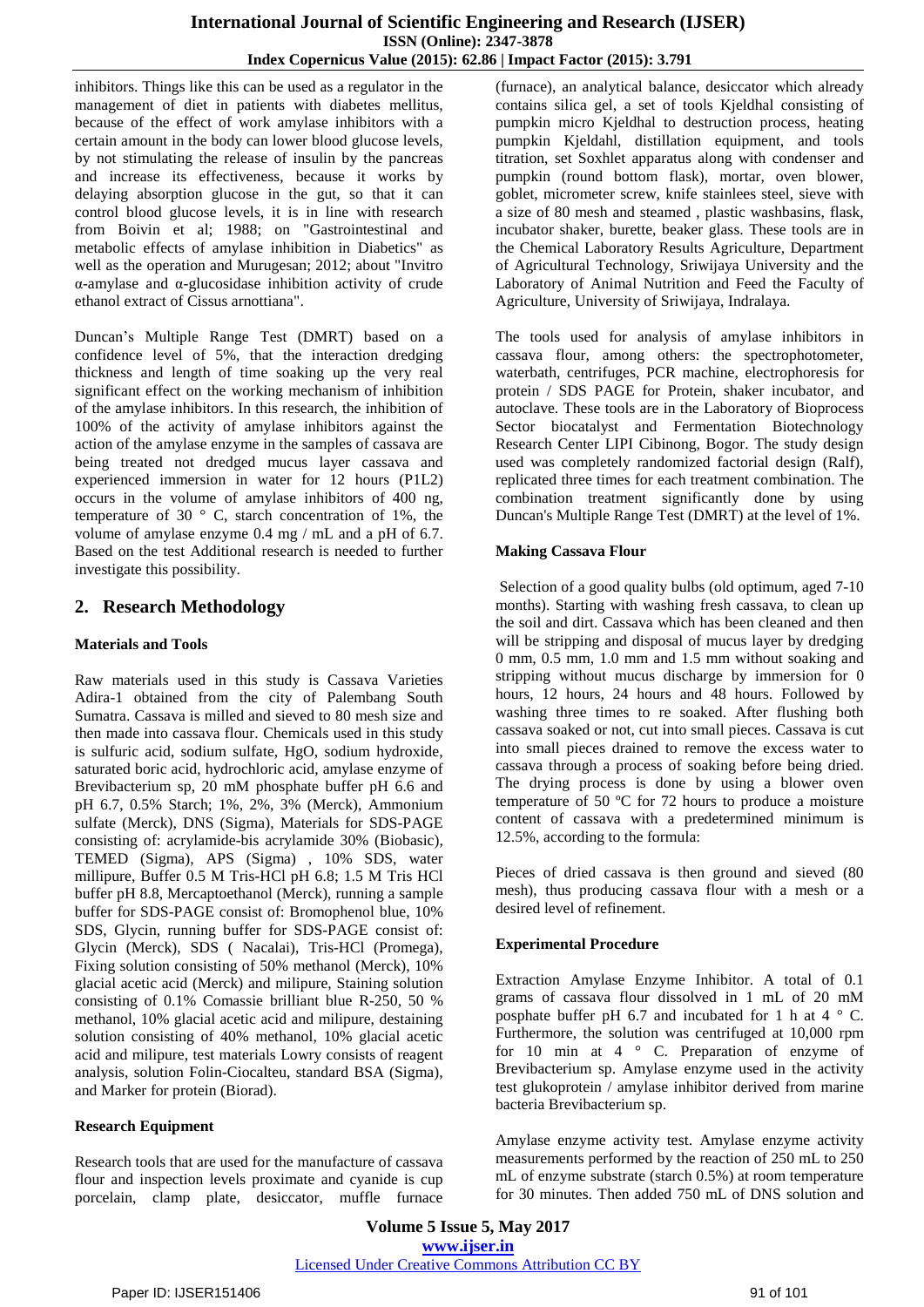incubated at a temperature of 100 ° C for 15 minutes. The solution was cooled with ice for 10 minutes and its absorbance was measured at a wavelength of 540 nm.

Protein Concentration Test Method Using Lowry. 2 ml reagent is added to the analysis of standard solution of 200 mL / sample at room temperature for 10 minutes. The solution mixture was homogenized using a vortex. Furthermore, as many as 200 mL Folin-Ciocalteu reagent was added and incubated at room temperature for 30 minutes. Absorbance values mixture solution was measured at a wavelength of 660 nm with the spectrophotometer instrument.

# **3. Results and Discussion**

### **Chemical Composition of Cassava Flour**

Analysis of the chemical composition of cassava flour with different treatment of dredging thickness (0-1.5 mm), length of immersion (0-48jam) and the drying temperature  $(50 \degree C)$ , long drying time (72 hours) include; amylase inhibitor (Method Bernfeld (1955), Kumari et al (2012) with modifications), the levels of proximate (Method AOAC, 1995) starch content, moisture, ash, fat, cyanide, protein, yield, carbohydrate (by difference), amylose (Method AOAC 2005), as well as fiber content (Van Soest method) NDF, ADF, hemicellulose, cellulose, lignin and pectin as presented in Table 1 and Table 2.

| Code                          | NDF(%) | $ADF$ $(\%)$ | Hemicellulose<br>(% ) | cellulose $(\%)$ | Lignin $(\%)$ | Pectin $(\%)$ | Amylase<br><b>Inhibitors</b><br>(%) | Cyanide<br>(ppm) |
|-------------------------------|--------|--------------|-----------------------|------------------|---------------|---------------|-------------------------------------|------------------|
| P1L1                          | 1,54   | 1,263        | 0,277                 | 0,383            | 0,41          | 0,225         | 0.084                               | 44,41            |
| P <sub>1</sub> L <sub>2</sub> | 2,432  | 1,275        | 1,158                 | 0,163            | 0.31          | 0,194         | 0.092                               | 39,31            |
| P <sub>1</sub> L <sub>3</sub> | 1,829  | $1,08^D$     | 0.749                 | 0,272            | 0,29          | 0,143         | 0,050                               | 38,29            |
| P <sub>1</sub> L <sub>4</sub> | 1,679  | 0,759        | 0,759                 | 0,576            | 0,25          | 0,105         | 0,027                               | 37,25            |
| P2L1                          | 1,436  | 1,126        | 0.31                  | 0.897            | 0,03          | 0,32          | 0.036                               | 44,03            |
| P <sub>2</sub> L <sub>2</sub> | 1,547  | 1,363        | 0,183                 | 0,382            | 0,12          | 0,378         | 0,074                               | 31,12            |
| P <sub>2</sub> L <sub>3</sub> | 2,046  | 0,908        | 1,137                 | 0.31             | 0,15          | 0,273         | 0.031                               | 30,35            |
| P <sub>2</sub> L <sub>4</sub> | 1,39   | 1,127        | 0.263                 | 0,401            | 0,06          | 0,12          | 0,014                               | 30,06            |
| P3L1                          | 1,378  | 0.705        | 0.673                 | 1.704            | 0.51          | 0,303         | 0.010                               | 42,51            |
| P3L2                          | 1,332  | 1,16         | 0, 172                | 0.715            | 0,01          | 0,368         | 0.070                               | 29,81            |
| P3L3                          | 1,929  | 0,8          | 1,126                 | 0,302            | 0,09          | 0,105         | 0,062                               | 29,49            |
| P3L4                          | 1,251  | 1,06         | 0,192                 | 0,451            | 0,08          | 0,264         | 0,079                               | 29,08            |
| P4L1                          | 1,104  | 0.93         | 0.173                 | 1,814            | 0,32          | 0,119         | 0,008                               | 40,32            |
| P <sub>4</sub> L <sub>2</sub> | 1,357  | 1,082        | 0,275                 | 0,783            | 0,12          | 0,287         | 0,016                               | 27,52            |
| P <sub>4</sub> L <sub>3</sub> | 1,81   | 0.715        | 1,095                 | 0,138            | 0,04          | 0,115         | 0,002                               | 27,34            |
| P4L4                          | 1,148  | 1,059        | 0,088                 | 0,939            | 0,05          | 0,239         | 0,041                               | 27,05            |

## **Table 1:** Comparison of Composition and Fiber Content of Amylase Inhibitors of Cassava Flour with a Variety of Treatments

**Table 2:** Comparison of Chemical Composition of Cassava Flour with Different Treatment

| Code                          | Carbohyd-rate<br>(%) | Water $(\%)$ | Ash $(%)$ | Fat $(\%)$ | Yield $(\%)$ | Protein<br>$(\% )$ | Glucose (mg) | Starch<br>(% ) | Amylose $(\%)$ |
|-------------------------------|----------------------|--------------|-----------|------------|--------------|--------------------|--------------|----------------|----------------|
| P <sub>1</sub> L <sub>1</sub> | 84,23                | 9,36         | 1,64      | 1,56       | 34           | 3,44               | 13,75        | 80,29          | 31,57          |
| P <sub>1</sub> L <sub>2</sub> | 87,66                | 7.90         | 1,72      | 1,14       | 42           | 2,78               | 13,80        | 80,62          | 23,60          |
| P <sub>1</sub> L <sub>3</sub> | 87,98                | 7,89         | 1,77      | 1,06       | 39           | 2,25               | 13,88        | 81,06          | 23,38          |
| P <sub>1</sub> L <sub>4</sub> | 87,93                | 9,19         | 1,32      | 0,77       | 42           | 1,71               | 13,82        | 80,69          | 19,98          |
| P <sub>2L1</sub>              | 85,66                | 8.79         | 1,52      | 1,47       | 40           | 1,74               | 13,77        | 80,42          | 31,70          |
| P <sub>2</sub> L <sub>2</sub> | 86,12                | 8,30         | 1,49      | 1,43       | 41           | 2,92               | 13,71        | 80,08          | 20,98          |
| P <sub>2</sub> L <sub>3</sub> | 87,99                | 6,58         | 1,57      | 1,24       | 39           | 2,82               | 13,79        | 80,51          | 28,92          |
| P <sub>2</sub> L <sub>4</sub> | 87,51                | 8.43         | 1,59      | 0.88       | 38           | 1,73               | 13,88        | 81,09          | 23,57          |
| P3L1                          | 86,80                | 8,26         | 1,58      | 1,28       | 38           | 1,41               | 13,78        | 80,47          | 30,65          |
| P3L2                          | 87,36                | 8,28         | 1,38      | 0.92       | 43           | 2,25               | 13,81        | 80,66          | 20,54          |
| P3L3                          | 88,09                | 7.30         | 1,65      | 0.88       | 41           | 2,25               | 13,80        | 80,60          | 28,56          |
| P3L4                          | 88,94                | 7,86         | 1,64      | 0.49       | 43           | 1,17               | 13,91        | 81,23          | 23,26          |
| P4L1                          | 87,03                | 9,09         | 1,62      | 0.71       | 40           | 0,87               | 13,78        | 80,50          | 26,87          |
| P <sub>4</sub> L <sub>2</sub> | 87,59                | 8.65         | 1,58      | 0.61       | 50           | 1,72               | 13,83        | 80,79          | 18,44          |
| P <sub>4</sub> L <sub>3</sub> | 89,60                | 6.98         | 1,68      | 0.66       | 43           | 1,19               | 13,86        | 80,93          | 28,19          |
| P4L4                          | 88,72                | 8,47         | 1,65      | 0.36       | 45           | 0,87               | 13,91        | 81,24          | 19,61          |

The chemical composition of cassava flour has different levels for different treatments, as shown in Table 1 and Table 2. The carbohydrate content is highest at treatment P4L3 (89.60%), namely cassava the treated dredged 1.5 mm and soaked 24 hours in the process of making cassava flour processing, while the carbohydrate content was lowest for the treatment P1L1 (84.23%) that cassava is not dredged and not soaked. Based on Table 1 and Table 2, that dredging and length of time of immersion in the

process of making cassava flour greatly affect the chemical composition, for example in the treatment of dredging of 0.5-1.5 mm and 12-24 hours of immersion can increase the levels of carbohydrates, amylose, starch, and the yield of cassava flour compared to cassava that are not dredged and not experience immersion. For cassava is not dredged and not experience immersion precisely moisture content, protein content and higher fat content means that the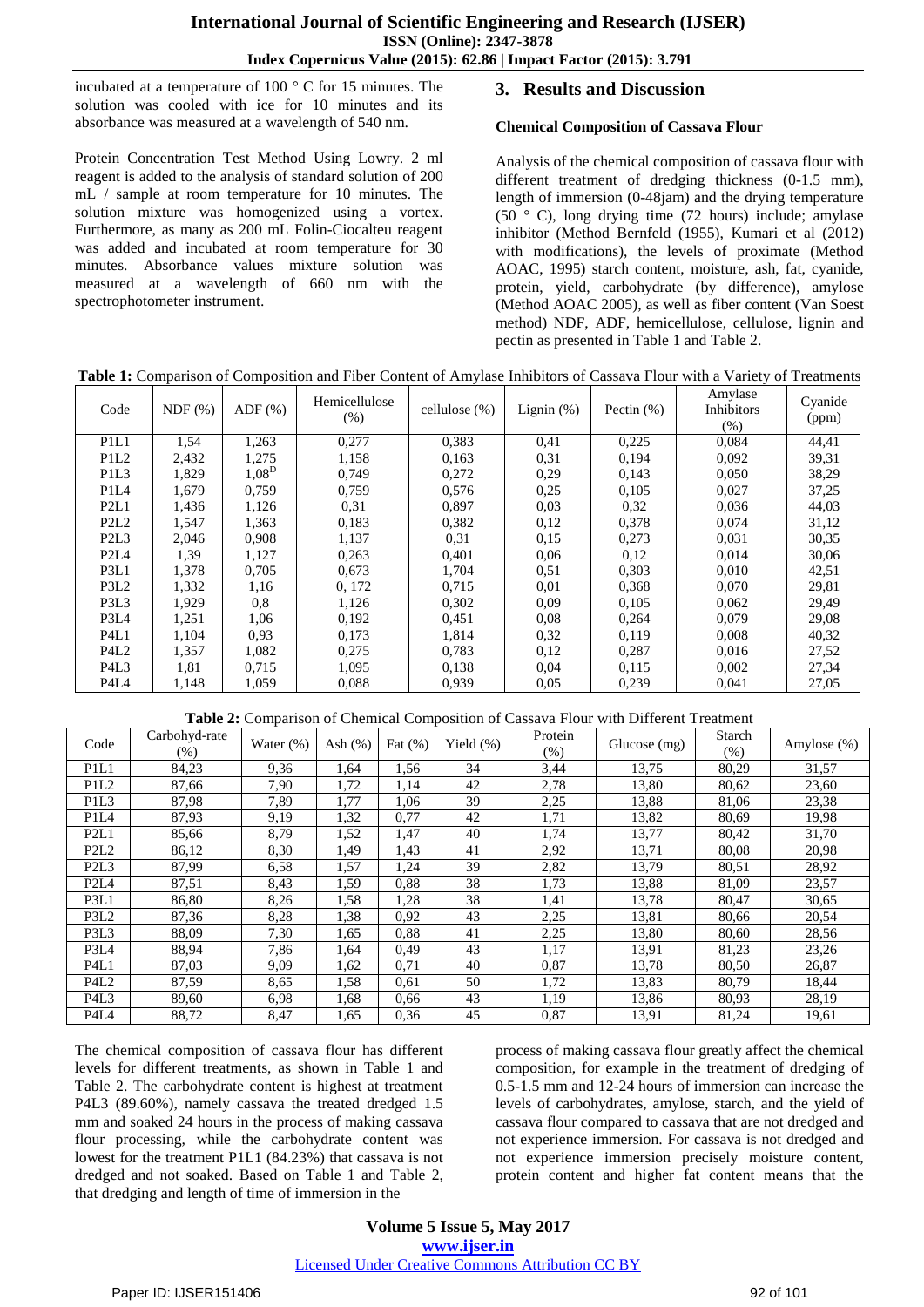mucus lining the outside of turns cassava contains a lot of water, protein and fat.

Based on Table 1 shows that the fiber content of NDF (2.432%), ADF (1.275%) and hemicellulose (1.158%) is highest in the treatment P1L2 ie with no treatment dredged and soaked for 12 hours, while the cellulose content highs (1.184%) on P4L1 treatment that is dredged 1.5 mm and not soaked, lignin (0.51%) at treatment P3L1 namely dredged 1 mm is not soaked, pectin (0.378%) in the treatment of dredged P2L2 ie 0.5 mm and soaked 12 hours and the content of inhibitors the highest amylase present in the treatment P1L2 (0.092%) is not dredged and soaked for 12 hours and P1L1 (0.084%) is not dredged and not soaked.

The enzyme production Amylase Derived from Brevibacterium sp.

Amylase enzyme used to test the activity of amylase inhibitors derived from marine microbial Brevibacterium sp with activity of 2.2 U / mL and the protein concentration of 1.32 mg / mL.

#### **Amylase Inhibitors Activity Test of Cassava Flour**

The first phase extraction is conducted to obtain a sample supenatant amylase inhibitors containing as many as 1 mL of each of the samples of cassava flour. Based on each of these samples were tested for inhibitors activity by using Method Bernfeld (1955), Kumari et al (2012) with modifications. Amylase inhibitors activity test was carried out by using the enzyme amylase by 20 mL (1:32 mg). Data amylase inhibitor activity assay results of the three trials can be seen in Table 3.

| Table 3: Analysis of Amylase Inhibitors Activity Test of Cassava Flour (amylase 20 mL / 1.32mg) |  |  |  |  |
|-------------------------------------------------------------------------------------------------|--|--|--|--|
|-------------------------------------------------------------------------------------------------|--|--|--|--|

| No             | Sample Code                   | Control: Amylase $(A)$ | Sample : Amylase + Inhibitor $(A+I)$ | $(A+I) - A$ | $\mathcal{L}$<br>Inhibitor activity |
|----------------|-------------------------------|------------------------|--------------------------------------|-------------|-------------------------------------|
|                | P <sub>1</sub> L <sub>1</sub> | 1,665                  | 1,749                                | $-0.084$    |                                     |
| 2              | P1L2                          | 1,731                  | 1,715                                | 0,092       | $^{+}$                              |
| 3              | P <sub>1</sub> L <sub>3</sub> | 1,621                  | 1,571                                | 0,050       | $^{+}$                              |
| $\overline{4}$ | P <sub>1</sub> L <sub>4</sub> | 1,734                  | 1,707                                | 0,027       | $^{+}$                              |
| 5              | P2L1                          | 1,625                  | 1,661                                | $-0.036$    |                                     |
| 6              | P <sub>2</sub> L <sub>2</sub> | 1,602                  | 1,528                                | 0,074       | $^{+}$                              |
| 7              | P <sub>2</sub> L <sub>3</sub> | 1,579                  | 1,610                                | $-0.031$    |                                     |
| 8              | P <sub>2</sub> L <sub>4</sub> | 1,579                  | 1,593                                | $-0.014$    |                                     |
| 9              | P3L1                          | 1,573                  | 1,583                                | $-0.010$    |                                     |
| 10             | P3L2                          | 1,723                  | 1,653                                | 0,070       | $^{+}$                              |
| 11             | P3L3                          | 1,740                  | 1,661                                | 0,079       | $^{+}$                              |
| 12             | P3L4                          | 1,661                  | 1,723                                | $-0,062$    | $\overline{\phantom{a}}$            |
| 13             | P <sub>4</sub> L <sub>1</sub> | 1,731                  | 1,723                                | 0,008       | $^{+}$                              |
| 14             | P4L2                          | 1,665                  | 1,573                                | 0,016       | $^{+}$                              |
| 15             | P <sub>4</sub> L <sub>3</sub> | 1,625                  | 1,623                                | 0,002       | $^{+}$                              |
| 16             | P4L4                          | 1,668                  | 1.709                                | $-0.041$    | -                                   |

Based on data analysis of the early stages of the 16 samples amylase inhibitors extracted from the cassava flour, amylase inhibitors activity assay using amylase enzyme derived from Brevibacterium sp. According to Table 3, that the sample number 2, 3, 4, 6, 10, 11, 13, 14 and 15 has a positive value means that it is expected that all nine samples of the amylase inhibitor has the ability to

inhibit amylase inhibitors activity or have any power. Assay Test Method Using Protein Lowry.

BSA standard absorbance data used to calculate the protein content can be seen in Table 2 and Figure 1. The protein volume value of 16 samples between 0,3- 0.5 mg / mL (Table 5).

| Volume BSA (ppm) | abs $(660 nm)$ |
|------------------|----------------|
| 50               | 0,002          |
| 100              | 0,036          |
| 150              | 0,067          |
| 200              | 0,090          |
| 250              | 0,136          |
| 300              | 0,164          |
| 350              | 0,195          |
| 400              | 0,219          |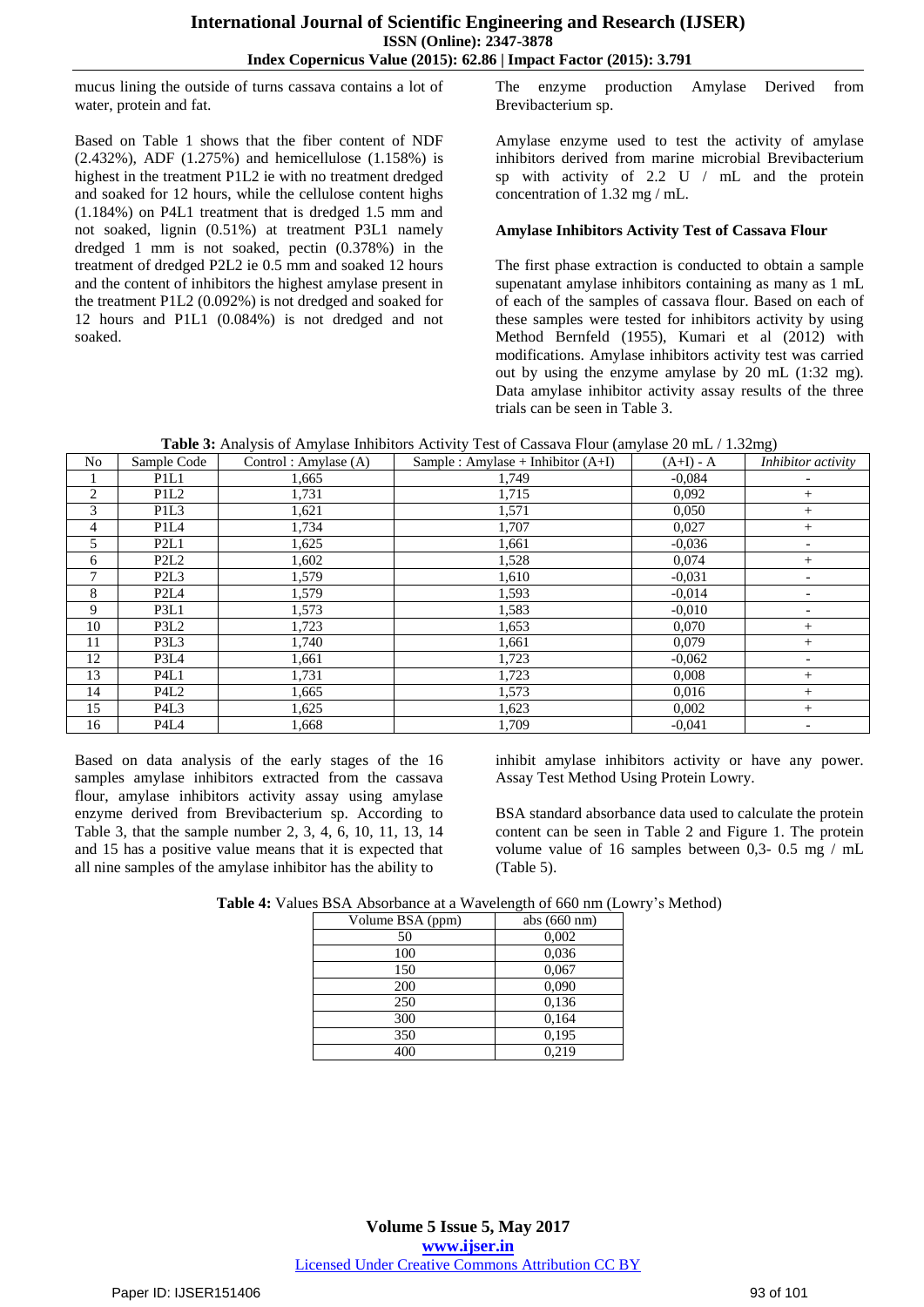

**Figure 1:** Graph of Regression Equation BSA Standard Curve

**Table 5:** Data Analysis of Protein Content Using Lowry"s Method (mg / mL)

| No.            | Sampels Code                  | Absorbance Samples<br>$(660 \text{ nm})$ | mg/mL |
|----------------|-------------------------------|------------------------------------------|-------|
| 1              | P1L1                          | 0,242                                    | 0,543 |
| $\overline{2}$ | P <sub>1</sub> L <sub>2</sub> | 0,206                                    | 0,483 |
| 3              | P <sub>1</sub> L <sub>3</sub> | 0,181                                    | 0,442 |
| 4              | P <sub>1</sub> L <sub>4</sub> | 0,193                                    | 0,462 |
| 5              | P2L1                          | 0,269                                    | 0,588 |
| 6              | P2L2                          | 0,149                                    | 0,388 |
| 7              | P <sub>2</sub> L <sub>3</sub> | 0,184                                    | 0,447 |
| 8              | P <sub>2</sub> L <sub>4</sub> | 0,228                                    | 0,520 |
| 9              | P3L1                          | 0,198                                    | 0,470 |
| 10             | P <sub>3</sub> L <sub>2</sub> | 0,135                                    | 0,365 |
| 11             | P3L3                          | 0,181                                    | 0,442 |
| 12             | P3L4                          | 0,263                                    | 0,578 |
| 13             | P <sub>4</sub> L <sub>1</sub> | 0,178                                    | 0,437 |
| 14             | P4L2                          | 0,111                                    | 0,325 |
| 15             | P <sub>4</sub> L <sub>3</sub> | 0,137                                    | 0,368 |
| 16             | P <sub>4</sub> L <sub>4</sub> | 0,166                                    | 0,417 |

To determine protein levels of a protein in this case amylase inhibitors used method of Lowry. Data obtained in the form of absorbance value at a wavelength of 660 nm. To convert into mg / mL (units of protein content), this value was added to the regression equation of the standard BSA used in Lowry methods as follows: The regression equation can be seen in the graph (Figure 1), namely:  $Y = 0.0006X - 0.0284$ . The value of X is sought (mg  $/$  mL), while the value of Y is the absorbance at 660 nm wavelength. Conversion value from ppm to mg / mL was divided in 1000.

#### **The Trial SDS-PAGE**

SDS-PAGE trial was conducted on 16 samples to see amylase inhibitors protein in amylase inhibitors that has been isolated / extraction from cassava flour. The results of SDS-PAGE sample numbers 1-8 can be seen in Figure 2, while sample numbers 9-16 can be seen in Figure 3. The size of the protein band varied and still in a state of crude / rude.



**Figure 2:** The Results of SDS-PAGE Sample No. 1-8 Amylase Inhibitors. Running at 40 mM 3 hours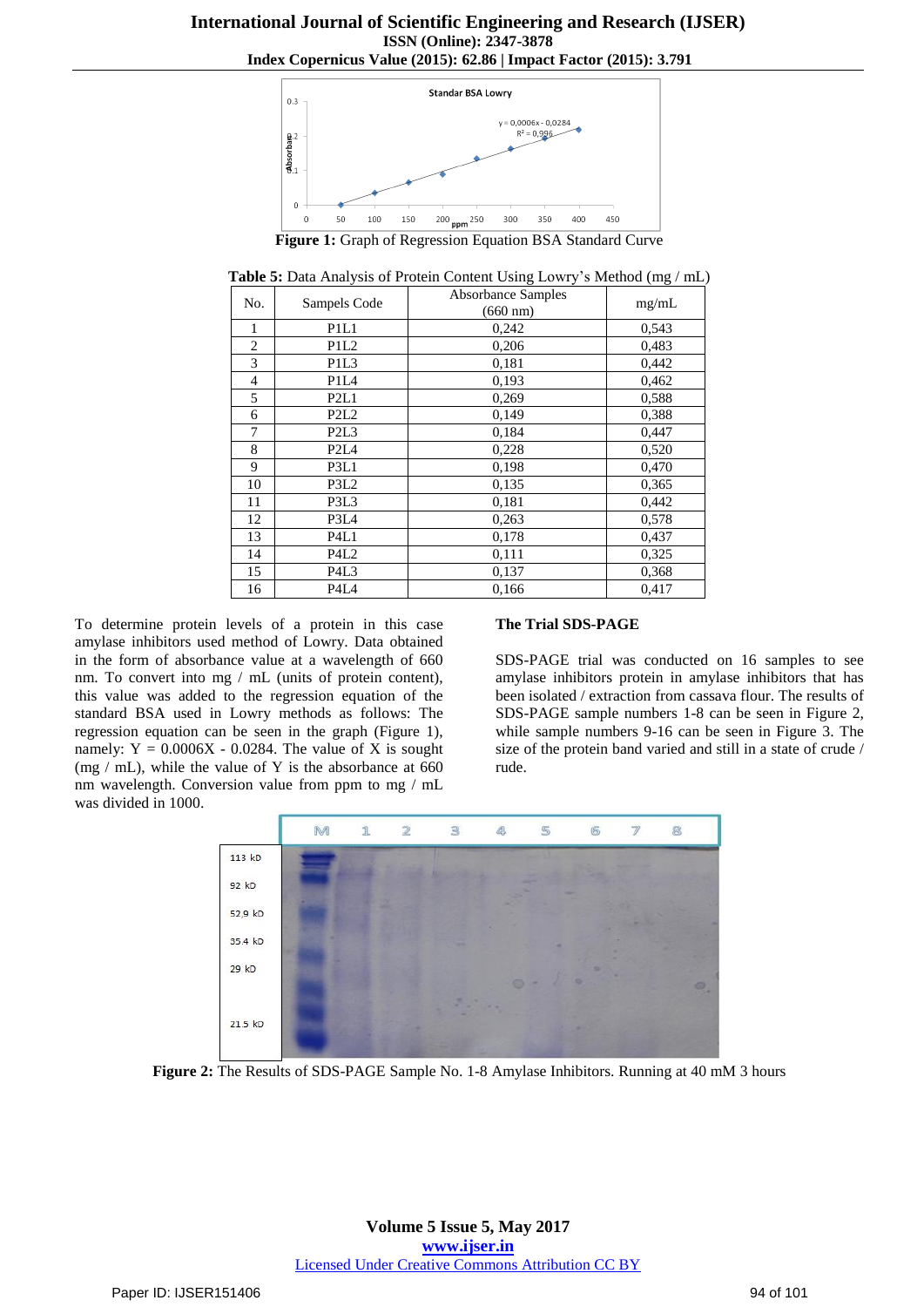# **International Journal of Scientific Engineering and Research (IJSER) ISSN (Online): 2347-3878**





The molecular weight of each sample is already readable though still rough protein bands (crude). Based on the protein bands in the image above amylase inhibitors molecular weight ranging from 20 kD to 113 kD. Thus obtained several bands with different size. To get a definitive molecular weight samples must be purified. The results showed that the molecular weight of the protein amylase inhibitor compound cassava flour has a protein band 16, respectively, are: 21.87; 25.34; 29.95; 33.29; 38.79; 41.76; 47.56; 58.85; 67.75; 69.73; 75.13; 81.15; 102.49; 106.57; 109.34; 113.75 kD (kilodalton).

#### **Chemical Characteristics of the Flour of Cassava Adira-1 Varieties**

Diversity analysis showed that the treatment of dredging and long soaking time cassava varieties Adira-1 as well as the interaction between treatments significantly to highly significant levels of proximate, fiber and amylase inhibitors. The test results Duncan's Multiple Range Test (DMRT) at the level of 1%. Factors Influence Treatment of measurement parameters can be seen in Table 6 to Table 9.

**Table 6:** Test Duncan Multiple influences the thickness of the dredging, without dredging, long soaking time and without soaking the moisture content, ash content, fat content, yield, carbohydrate, protein, starch, amylose content, and fiber-like; NDF, ADF, hemicellulose, cellulose, lignin, pectin

|                | 1.121, ADI, hemicenthose, centrose, fightin, peetin |                  |                   |                     |                      |                   |                  |                     |  |
|----------------|-----------------------------------------------------|------------------|-------------------|---------------------|----------------------|-------------------|------------------|---------------------|--|
| Treatment      | Water content                                       | Ash content      | Fat content       | vield               | $carbonvdrate(\%)$   | Protein           | Amylose content  | Starch content      |  |
|                | $(\%)$                                              | $\frac{9}{6}$    | $(\%)$            | (%)                 |                      | $(\% )$           | (% )             | $(\%)$              |  |
| P <sub>1</sub> | $8,585^D$                                           | $1.6125^{\rm B}$ | 1,2375 $^{\rm c}$ | $39,25^{\rm A}$     | $86,95^{B}$          | $2,545^{\rm D}$   | $24,632^{\rm B}$ | $80,665^{\rm A}$    |  |
| P <sub>2</sub> | $8,025^{\rm B}$                                     | $1.5425^{\rm A}$ | $1,365^D$         | $39.5^{A}$          | $86,82^{\rm A}$      | $2,3025^{\circ}$  | $26,292^{\rm D}$ | 83,025 <sup>D</sup> |  |
| P <sub>3</sub> | $7,925^{\rm A}$                                     | $1,5625^{\rm A}$ | $0.9725^{\rm B}$  | $41,25^{\rm A}$     | 87,7975 <sup>C</sup> | $1.77^{\rm B}$    | $25.752^{\circ}$ | $80.74^{B}$         |  |
| P <sub>4</sub> | $8,297^{\circ}$                                     | $1,6325^{\circ}$ | $0.675^{A}$       | $44.5^{\rm B}$      | 88,235 <sup>D</sup>  | $1.1625^{\rm A}$  | $23.277^{\rm A}$ | $80,865^{\circ}$    |  |
| L1             | 8,875 <sup>D</sup>                                  | $1.59^{B}$       | $1,3775^D$        | $38^{\rm A}$        | $85,93^{\rm A}$      | $1,865^{\rm B}$   | $30,197^{\rm D}$ | $80,42^{\rm A}$     |  |
| L2             | $8,2825^{\rm B}$                                    | $1.5425^{\rm A}$ | $1,1175^{\circ}$  | $44^{\circ}$        | $87,1825^{\rm B}$    | $2,4175^{\rm D}$  | $20,89^{\rm A}$  | 83,037 <sup>D</sup> |  |
| L <sub>3</sub> | $7,1875^{\rm A}$                                    | $1.6675^{\circ}$ | $1,035^{\rm B}$   | $40.5^{\mathrm{B}}$ | 88,415 <sup>D</sup>  | $2.1275^{\rm C}$  | $27,262^C$       | $80,775^{\rm B}$    |  |
| L <sub>4</sub> | 8,4875 <sup>C</sup>                                 | $1.55^{\rm A}$   | $0.6825^{\rm A}$  | $42^{BC}$           | 88,275 <sup>C</sup>  | 1.37 <sup>A</sup> | $21.605^{\rm B}$ | $81,062^{\circ}$    |  |

Description: The Numbers followed by the same letters in the same column show the differences are not real. Capital letters: Test DMRT 1%. Lowercase: DMRT 5%

**Tabel 7:** DMRT Influence dredging thickness, without dredging, long soaking time and without soaking the fiber content of NDF, ADF, hemicellulose, cellulose, lignin, pectin, and amylase inhibitors

| Treatment      | NDF(%)              | $ADF$ $(\%)$         | Hemicellulosa<br>(%)  | cellulosa (%)    | Lignin $(\%)$     | Pectin $(\% )$    | Amylase<br>Inhibitor $(\%)$ | cyanide<br>(ppm)      |
|----------------|---------------------|----------------------|-----------------------|------------------|-------------------|-------------------|-----------------------------|-----------------------|
| P1             | $\overline{1,87}^D$ | $1,0942^{\rm B}$     | $0,7357^D$            | $0.3485^{A}$     | $0,315^{\rm D}$   | $0.1667^{\rm A}$  | $2,6527^{\circ}$            | $44,41^{BC}$          |
| P <sub>2</sub> | $1.6048^{\rm C}$    | $1.131^{\mathrm{B}}$ | $0.4732^{\rm B}$      | $0.4975^{\rm B}$ | 0.09 <sup>A</sup> | $0.2727^{\rm B}$  | $2,421^{\rm B}$             | 44,03 DE              |
| P <sub>3</sub> | $1.4718^\mathrm{B}$ | $0.9312^{\rm A}$     | $0.5407^{\circ}$      | $0.793^{\circ}$  | $0,1725^C$        | $0,26b^B$         | $3,243^D$                   | $42,51^{AB}$          |
| <b>P4</b>      | $1.3547^{\rm A}$    | $0.9465^{\text{A}}$  | $0.4077^{\rm A}$      | $0.9185^D$       | $0,1325^{\rm B}$  | 0.19 <sup>A</sup> | $2,1422^{\rm A}$            | $40,32$ <sup>FG</sup> |
| L1             | $1,3645^{\rm A}$    | $1.006^{\rm B}$      | $0,3582^{\rm A}$      | $1,1995^{\rm D}$ | $0.3175^{\rm B}$  | $0,2417^{\rm B}$  | $2,0895^{\rm A}$            | $38,29^{\text{B}}$    |
| L2             | $.667^{\rm B}$      | $1.22^{\rm C}$       | $0.447^{\rm B}$       | $0,5107^{\rm B}$ | $0.14^{A}$        | $0,3067^{\circ}$  | $3,783^D$                   | $30,35$ <sup>J</sup>  |
| L <sub>3</sub> | $1.9028^{\rm C}$    | $0.8757^{\rm A}$     | $1.0267$ <sup>C</sup> | $0,2555^{\rm A}$ | $0.1425^{\rm A}$  | $0.159^{A}$       | $2,226^{\rm B}$             | $29,08$ <sup>1</sup>  |
| L4             | .367 <sup>A</sup>   | $1,0012^{\rm B}$     | $0,3255^{\rm A}$      | $0.5917^{\circ}$ | $0.11^{A}$        | $0.182^{A}$       | $2,3605^{\circ}$            | $27,52^{\mathrm{L}}$  |

**Description:** The numbers followed by the same letters in the same column show the differences are not real. Capital letters: Test DMRT 1%. Lowercase: DMRT 5%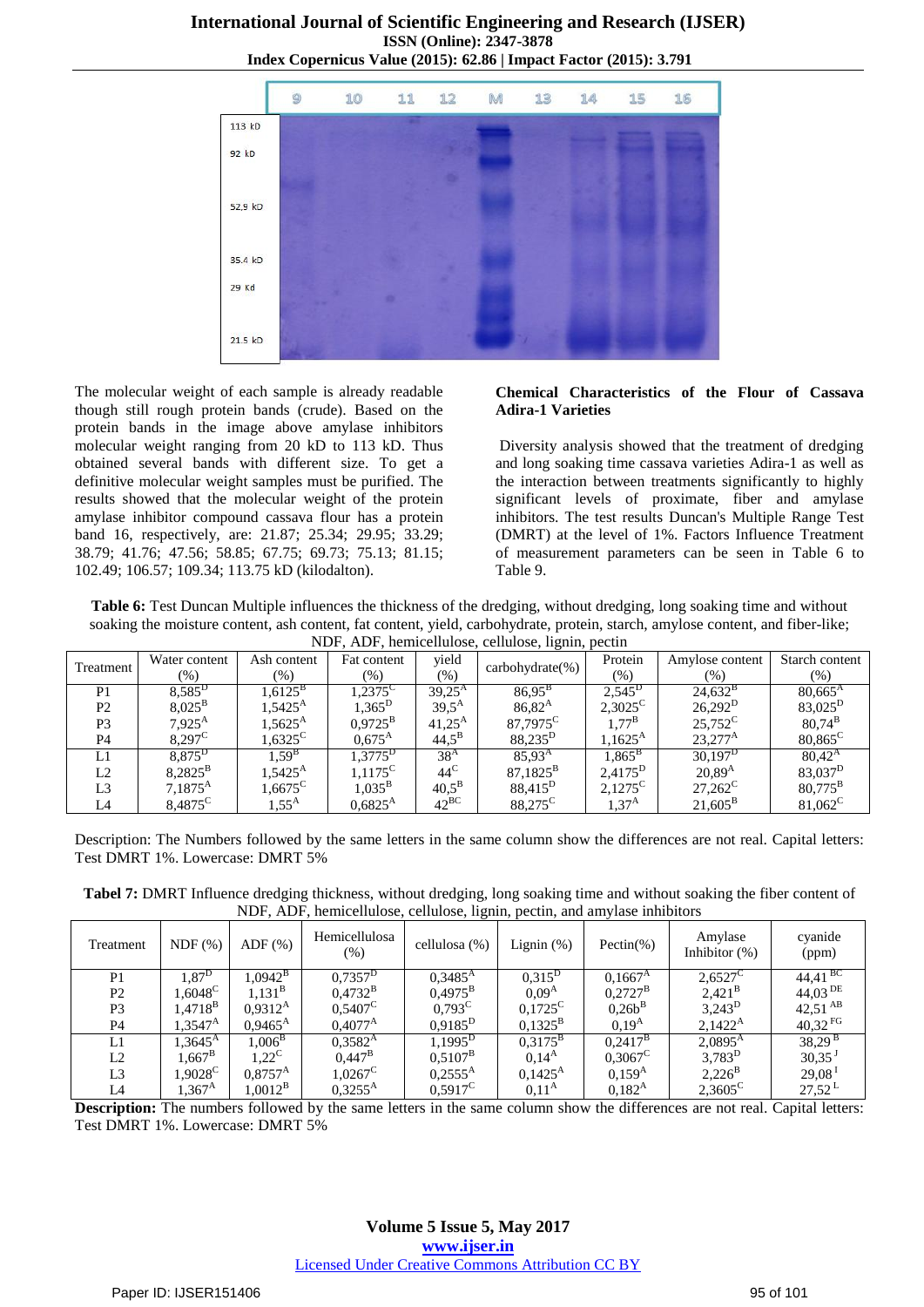| <b>International Journal of Scientific Engineering and Research (IJSER)</b> |  |  |  |  |  |  |
|-----------------------------------------------------------------------------|--|--|--|--|--|--|
| <b>ISSN</b> (Online): 2347-3878                                             |  |  |  |  |  |  |
| Index Copernicus Value (2015): 62.86   Impact Factor (2015): 3.791          |  |  |  |  |  |  |

| Table 8: Test Duncan Multiple combinations dredging thickness, without dredging, long soaking time and without soaking the |  |  |
|----------------------------------------------------------------------------------------------------------------------------|--|--|
| moisture content, ash content, fat content, yield, carbohydrate, protein, amylose content and starch content               |  |  |

| moisture comem, asn comem, fat comem, yield, carbonyurate, protein, amylose comem and starch content |                     |                      |                      |                   |                      |                     |                      |                      |
|------------------------------------------------------------------------------------------------------|---------------------|----------------------|----------------------|-------------------|----------------------|---------------------|----------------------|----------------------|
| Treatment                                                                                            | Water content       | Ash content          | Fat content          | yield             | carbohydrate         | Protein             | Amylose content      | Starch content       |
|                                                                                                      | $(\%)$              | (% )                 | $(\% )$              | $(\% )$           | (% )                 | (% )                | (% )                 | (% )                 |
| P <sub>1</sub> L <sub>1</sub>                                                                        | $9,36^{K}$          | $1,64$ <sup>FG</sup> | $1,72^N$             | 34 <sup>A</sup>   | $84,23^{A}$          | $3,44^{\rm H}$      | $31,57^N$            | 80,29A               |
| P <sub>1</sub> L <sub>2</sub>                                                                        | $7,9^D$             | $1,72^{\rm H}$       | $1,23^{\rm J}$       | $42^{BCD}$        | $87,66^{\rm I}$      | $2,78$ <sup>F</sup> | $23,6^{\rm H}$       | 80,62 <sup>DE</sup>  |
| P <sub>1</sub> L <sub>3</sub>                                                                        | $7,89^D$            | $1,77^{\rm I}$       | $1,15^{\rm I}$       | $39^{BC}$         | 87,98JK              | $2,25^E$            | 23,38 <sup>G</sup>   | $81,06^1$            |
| P <sub>1</sub> L <sub>4</sub>                                                                        | $9,19^{\mathrm{J}}$ | $1,32^{\rm A}$       | $0.85$ <sup>F</sup>  | $42^{BCD}$        | $87,93^{\mathrm{J}}$ | $1,71^D$            | $19,98^C$            | $80,69$ <sup>F</sup> |
| P2L1                                                                                                 | $8,79^{\rm H}$      | $1,52^C$             | $1,61^M$             | $40^{BC}$         | $85,66^{\rm B}$      | $1,74^{D}$          | $31.7^{O}$           | $80,42^{\rm B}$      |
| P <sub>2</sub> L <sub>2</sub>                                                                        | $8,3^E$             | $1,49^C$             | $1,56^M$             | $41^{\text{BCD}}$ | $86,12^C$            | $2,92^{\text{G}}$   | $20.98^{E}$          | $90,08^{K}$          |
| P <sub>2</sub> L <sub>3</sub>                                                                        | $6,58^{A}$          | $1,57^D$             | $1,33^{K}$           | $39^{BC}$         | $87,99^{\rm K}$      | $2,82$ <sup>F</sup> | $28,92^L$            | $80,51^\circ$        |
| P <sub>2</sub> L <sub>4</sub>                                                                        | $8,43$ <sup>F</sup> | $1,59$ <sup>DE</sup> | $0,96$ <sup>GH</sup> | $38^{AB}$         | $87,51$ <sup>G</sup> | $1,73^D$            | $23,57^{\rm H}$      | 81,09 <sup>I</sup>   |
| P3L1                                                                                                 | $8,26^E$            | $1,58$ <sup>DE</sup> | $1.4^L$              | $38^{AB}$         | $86,8^D$             | $1,41^\text{C}$     | $30,65^M$            | $80,47^{\circ}$      |
| P3L2                                                                                                 | $8,28^E$            | $1,38^{B}$           | $1,01^{\rm H}$       | $43^{\text{CD}}$  | $87,36$ <sup>F</sup> | $2,25^{E}$          | $20,54^D$            | 80,66EF              |
| P3L3                                                                                                 | $7,3^C$             | $1,65$ <sub>FG</sub> | 0.95 <sup>G</sup>    | $41^{BCD}$        | $88,09^L$            | $2,25^E$            | $28,56^{K}$          | $80,6^D$             |
| P3L4                                                                                                 | $7,86^{D}$          | $1,64$ <sub>FG</sub> | $0.53^{\rm B}$       | $43^{\text{CD}}$  | $88,94^{N}$          | $1,17^{\rm B}$      | $23,26$ <sup>F</sup> | 81,23                |
| P <sub>4</sub> L <sub>1</sub>                                                                        | $9,09^L$            | $1,62$ <sup>EF</sup> | 0.78 <sup>E</sup>    | $40^{BC}$         | $87,03^{\rm E}$      | 0.87 <sup>A</sup>   | $26,87$ <sup>1</sup> | $80,5^{\circ}$       |
| P <sub>4</sub> L <sub>2</sub>                                                                        | $8,65$ <sup>G</sup> | $1,58^{DE}$          | $0,67^{\circ}$       | $50^{\rm E}$      | $87,59^{\rm H}$      | $1,72^D$            | $18,44^{\rm A}$      | $80,79^{\rm G}$      |
| P <sub>4</sub> L <sub>3</sub>                                                                        | $6,98^{B}$          | $1,68$ <sup>GH</sup> | $0.71^{\mathrm{D}}$  | $43^{\text{CD}}$  | $89,6^{\circ}$       | $1,19^{B}$          | $28,19^{\mathrm{J}}$ | $80,93^{\rm H}$      |
| P <sub>4</sub> L <sub>4</sub>                                                                        | $8,47$ <sup>F</sup> | $1,65$ <sub>FG</sub> | $0,39^{A}$           | $45^{\rm D}$      | 88,72 <sup>M</sup>   | 0.87 <sup>A</sup>   | $19,61^B$            | $81,24^{\rm J}$      |

**Description:** The numbers followed by the same letters in the same column show the differences are not real. Capital letters: Test DMRT 1%. Lowercase: DMRT 5%.

**Table 9:** Test the thickness Duncan Multiple combination of dredging, without dredging, long soaking time and without soaking the fiber content of NDF, ADF, hemicellulose, cellulose, lignin, pectin, and amylase inhibitors.

| Treatment                     | NDF(%)               | $ADF$ $(\%)$          | Hemicellulosa<br>$(\%)$ | cellulosa (%)         | Lignin $(\%)$        | Petin $(\%)$           | Amylase<br>Inhibitor (%) | cyanide<br>(ppm)             |
|-------------------------------|----------------------|-----------------------|-------------------------|-----------------------|----------------------|------------------------|--------------------------|------------------------------|
| P <sub>1</sub> L <sub>1</sub> | $1,54^E$             | $1,263$ <sup>F</sup>  | $0,277^{{\rm DE}}$      | $0,383^{\text{CDE}}$  | 0.41 <sup>E</sup>    | $0,225$ <sup>CDE</sup> | $5,045^{\circ}$          | $44,41^{BC}$                 |
| P1L2                          | $2,432$ <sup>J</sup> | $1,275$ <sup>FG</sup> | $1,158^G$               | $0,163^{\rm A}$       | 0,31 <sup>D</sup>    | $0,194^{BCD}$          | $0,887^D$                | 39,31 $^{\rm A}$             |
| P <sub>1</sub> L <sub>3</sub> | $1,829^{\rm GH}$     | $1,08$ <sup>DE</sup>  | $0,749^{\rm F}$         | $0,272^{\rm B}$       | $0,29^{D}$           | $0,143^{\rm BC}$       | $4,540^{M}$              | $38,29^{\,\rm B}$            |
| P <sub>1</sub> L <sub>4</sub> | $1,679$ <sup>F</sup> | $0,759^{AB}$          | $0,759$ <sup>F</sup>    | $0,576$ <sup>F</sup>  | $0,25^{D}$           | $0,105^{\rm A}$        | $5,526^P$                | $37,25$ <sup>F</sup>         |
| P <sub>2L1</sub>              | $1,436^D$            | $1,126^{DE}$          | 0.31 <sup>E</sup>       | $0,897$ <sup>H</sup>  | 0.03 <sup>A</sup>    | $0,32^{EFG}$           | $1,557^F$                | $44,03$ <sup>DE</sup>        |
| P <sub>2</sub> L <sub>2</sub> | $1,547^{\rm E}$      | $1,363$ <sup>G</sup>  | $0,183^{\rm BC}$        | $0,382^{\rm CDE}$     | $0,12^{BC}$          | $0,378^G$              | $2,458$ <sup>1</sup>     | $31,12$ <sup>G</sup>         |
| P <sub>2</sub> L <sub>3</sub> | $2,046$ <sup>1</sup> | $0,908^C$             | $1,137^G$               | $0,31^{\rm BCD}$      | $0,15^{\circ}$       | $0,273$ <sup>DEF</sup> | $1,963^{\rm G}$          | $30,35$ <sup>J</sup>         |
| P <sub>2</sub> L <sub>4</sub> | $1,39^{\text{CD}}$   | $1,127^{DE}$          | $0,263^{\rm CD}$        | $0,401$ <sup>DE</sup> | $0,06^{AB}$          | $0,12^{AB}$            | $4,619^N$                | $30,06^{\circ}$              |
| P3L1                          | $1,378^{\rm CD}$     | $0,705^{\rm A}$       | 0.673 <sup>F</sup>      | $1,704$ <sup>I</sup>  | $0.51$ <sup>F</sup>  | $0,303$ <sup>EFG</sup> | $4,063^L$                | $42,51 \text{ }^{\text{AB}}$ |
| P3L2                          | $1,332^{\rm BC}$     | $1,16^{E}$            | $0,172^{\rm B}$         | $0,715^{\rm G}$       | 0.01 <sup>A</sup>    | $0,368^{\mathrm{FG}}$  | $0,462^{\rm B}$          | 29,81 M                      |
| P3L3                          | $1,929$ <sup>H</sup> | $0.8^{\rm B}$         | $1,126$ <sup>G</sup>    | $0,302^{\rm BC}$      | $0,09^{\text{ABC}}$  | $0,105^{\rm A}$        | $3,733^{\rm K}$          | $29,49$ <sup>P</sup>         |
| P3L4                          | $1,251^{\rm B}$      | $1,06^D$              | $0,192^{\rm BC}$        | $0,451^{\rm E}$       | $0,\!08^\text{ABC}$  | $0,264^{DE}$           | $0,924^{\mathrm{E}}$     | 29,08 <sup>1</sup>           |
| P <sub>4L1</sub>              | $1,104^{\rm A}$      | $0.93^{\circ}$        | $0,173^{\rm B}$         | $1,814^{\mathrm{J}}$  | $0,32$ <sup>DE</sup> | $0,119^{AB}$           | $0,636^{\circ}$          | $40,32 \text{ }^{\text{FG}}$ |
| P <sub>4</sub> L <sub>2</sub> | $1,357^{\text{CD}}$  | $1,082^{DE}$          | $0,275^{DE}$            | $0,783^G$             | $0,12^{BC}$          | $0,287^{\text{DEF}}$   | $2,215^{\rm H}$          | $27,52^{\mathrm{L}}$         |
| P <sub>4</sub> L <sub>3</sub> | $1,81$ <sup>G</sup>  | $0,715^{AB}$          | $1,095^G$               | $0,138^{\rm A}$       | 0.04 <sup>AB</sup>   | $0,115^{AB}$           | $0,123^{\rm A}$          | $27,34$ <sup>H</sup>         |
| P <sub>4</sub> L <sub>4</sub> | $1,148^{A}$          | $1,059^{\rm D}$       | $0,088^{\rm A}$         | $0,939^{\mathrm{H}}$  | $0.05^{AB}$          | $0,239^{DE}$           | $3,085$ <sup>J</sup>     | $27,05^{\mathrm{E}}$         |

**Description:** The numbers followed by the same letters in the same column show the differences are not real. Capital letters: Test DMRT 1%. Lowercase: DMRT 5%

Amylase inhibitors in cassava are those in which the branch of carbohydrates that bind to proteins (backbone) in the form of glucose. Glucose in the amylase inhibitors can stand alone as a type of glucose hexose or glucosamine. Some types of inhibitors of amylase in the form of the receipt of other chemicals have been isolated from various fruit and tuber crops, such as amylase inhibitors in the skin of berries (Pentadiplandra brazzeana), curculin (Curculigo latifolia) located in West Africa and potatoes, beans / whitebean (Phaseoluss vulgaris) in Taiwan, and fruit Cissus arnottiana in india and amadumbe (Colocasia esculenta) in southern Africa and Leaves (Vaccinium arctostaphylos) in Iran (Gutierrez et al; 1993; Ishimoto et al; 1996; Khalil et al; 2012; Wanga et al ; 2011; Nickavara and amen; 2011).

Amylase inhibitors protein is bound to the carbohydrate group, which work by blocking enzymes amylase in the human digestive tract. Amylase enzyme is required, especially by men who consume lots of carbohydrates derived from plants, such as cassava that contain lots of

starch. Starch must be hydrolyzed into simpler carbohydrates molecules into disaccharides and monosaccharides, for use in the human body's metabolic system (Gutierrez et al; 1993; Murray et al; 1998). Based on Table 1 and Table 2, that of 16 samples obtained by the content of inhibitors of amylase highest in treatment P1L2 (0.092%), which is in the process of making cassava flour mucus layer is not dredged / not removed and undergo soaking for 12 hours, while the content of inhibitors of amylase lowest for the treatment P4L3 (0.002%), which is in the process of making cassava flour mucus layer dredged / dumped as much as 1.5 mm and experience soaking for 24 hours. This indicates that the dredging peroses thickness and length of time of immersion significant, even very significant to the content of amylase inhibitor and also the fiber content, the content of cyanide and proximate (Table 6 to Table 9).

Based on these results, as shown in Table 3 that, of the 16 samples studied only 9 amylase inhibitors that have a positive value, it means to 9 amylase inhibitors that have

**Volume 5 Issue 5, May 2017 www.ijser.in** Licensed Under Creative Commons Attribution CC BY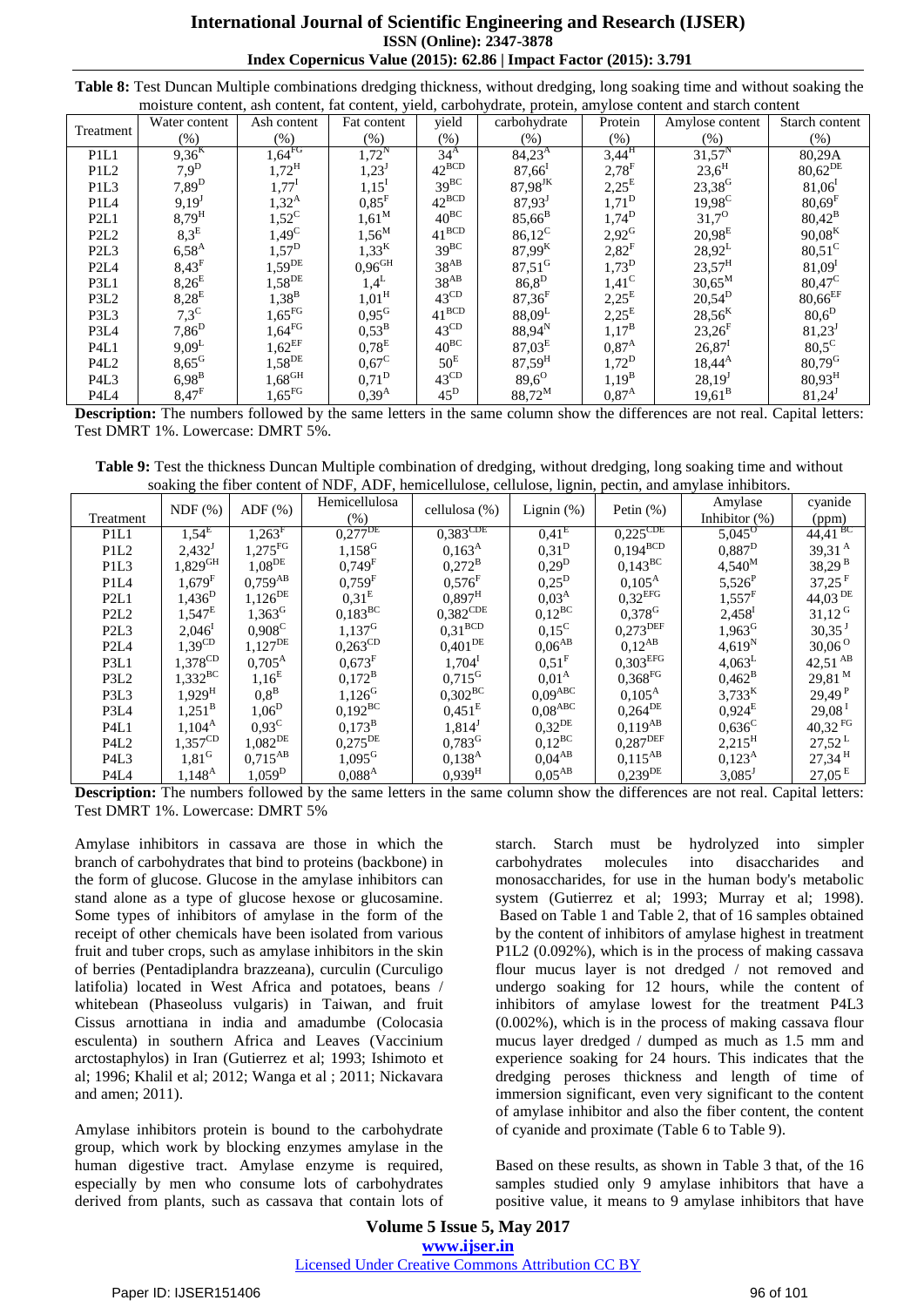the ability to inhibit / inhibit the activity of amylase or having inhibitors. Amylase inhibitors that have inhibitors activity was a factor that greatly affect not only the thickness of dredging factors but the duration of immersion time (12-48 hours) has a critical determinant of inhibitor activity. For samples that undergo soaking for 48 hours already do not have the power inhibitors activity, although it contains amylase inhibitors. According to Boivin et al; 1988, amylase inhibitors can inhibit the breakdown of starch, then people did not get some of its energy from carbohydrate-containing amylase inhibitors. Things like this could be used as a regulator in the management of diet in patients with diabetes mellitus, because of the effect of work amylase inhibitors with a certain amount in the body can lower blood glucose levels, by not stimulating the release of insulin by the pancreas and increase its effectiveness, because it works by delaying absorption glucose in the gut, so that it could control blood glucose levels, it is in line with research from Boivin et al; 1988; on "Gastrointestinal and metabolic effects of amylase inhibitions in Diabetics" as well as the operation and Murugesan; 2012; about "Invitro α-amylase and α-glucosidase inhibition activity of crude ethanol extract of Cissus arnottiana".

Table 4 of the protein assay using the method of Lowry, that the absorbance value Bovin Serum Albumin (BSA) at a wavelength of 660 nm is between 0,002- 0.219 nm. The absorbance values largely determine the protein content to 16 amylase inhibitors calculated into the regression equation of the standard BSA used is  $Y = 0.0006X$ . 0.0284, so that the protein content values obtained ranged from 0.3-0.5 mg / mL (Table 5).

Then all 10 amylase inhibitors either crude or after the enzyme was concentrated with ammonium sulfate in SDS-PAGE (Figure 4). Molecular weight to 16 amylase inhibitors of SDS-PAGE results are respectively 21.87; 25.34; 29.95; 33.29; 38.79; 41.76; 47.56; 58.85; 67.75; 69.73; 75.13; 81.15; 102.49; 106.57; 109.34; 113.75 kD (kilodalton).

Based on the results DMRT the confidence level of 5% (Table 6 to Table 9) data showed that differences in the thickness of dredging the mucus layer of cassava and the length of time of immersion causes a real difference to a very significant effect on the levels of amylase inhibitors, moisture content, ash content, fat content, yield, carbohydrate, protein, amylose content, starch, fiber (NDF, ADF, hemicellulose, cellulose, lignin, and pectin) cassava flour. The thicker the layer of slime dredging cassava and the longer the soaking time, the smaller the content and the lower the power of amylase inhibitors activity.

McEwan, 2008 amylase inhibitors extracted from plants, doing research with Amadumbe and showed specificity in the inhibition of the amylase enzyme that is at the center of the target in this study. This study was the same as that of Weselake et al, 1983; Franco et al, 2000, in most cases the mechanism of inhibition occurs through direct blockage of the active center of the enzyme in several sub sites (Payan, 2004); (Sharma and Pattabiraman, 1980, 1982; Ida et al., 1994) showed that many contained in the amylase

inhibitors active against amylase bulbs and mammals, but showed no amylase activity in the plant.

Amylase inhibitors found in Amadumbe also have amylase inhibitors active against mammalian amylase but no effect on Aspergillus amylase. Amadumbe grow in damp, humid conditions are fertile place to grow the fungus that causes Amadumbe many who become infected, so it is possible that the fungus has become resistant to the action of the amylase inhibitors. Sharma and Pattabiraman (1982), have reported similar results for Dioscorea alata.

Bifunctional nature has been shown by a number of amylase inhibitors, and therefore, the amylase inhibitors received particular attention as an attractive candidate for pestcontrol (Maskos et al., 1996). -amylase $\alpha$  inhibitors are also commonly found in wheat (Franco et al., 2000), barley (Richardson, 1991) and in the Indian finger millet (Campos and -amylase from $\alpha$ Richardson, 1983) has been shown to efficiently inhibit different sources insects. There is a possibility that two amylase inhibitors found in Amadumbe can complement each other, with defense against a broader spectrum.

Table 8 and Table 9 shows the interaction of the thickness of the dredging, the length of time of immersion of the levels of amylase inhibitors, proximate and fiber cassava flour. Results DMRT shows a tendency, the thicker dredging mucus layer of cassava and the longer the soaking time lead to decreased levels of inhibitors of amylase levels proximate, cyanide and the levels of soluble fiber such as pectin, so that if we treat foods derived from cassava should have to consider from In terms of varieties for consumption, and the processing must be true.

Herbs and natural products to function slows the absorption of glucose and inhibits carbohydrate hydrolysis by the amylase enzyme and glucosidase. Some synthetic amylase inhibitors include acarbose, voglibose and miglitol clinically used for the treatment; but the price is still high and clinical side effects can occur (Scott et al; 2000), therefore the study challenged glucosidase inhibitor and amylase inhibitors from plant sources is increasing.

According to the researchers that the cassava plant can offer an attractive strategy for the purpose of prevention, promotion and treatment in patients hyperglikemik or diabetes mellitus. This is in line with research from Nickavara and Amin (2011), about the "Enzyme Assay Guided Isolation of an α-amylase inhibitors of flavonoids from Vaccinium arctostaphylos Leaves". In his research on plant leaf extract "Vaccinium arctostaphylos" which contains amylase inhibitors and useful for the treatment of diabetes mellitus in multiple countries. In his research for anti-diabetic compounds from natural sources, the author found that the methanol extract of leaves of "Vaccinium arctostaphylos" found that a strong inhibitory activity on pancreatic  $\alpha$ -amylase activity (IC50 = 0.53 (0.53 to 0.54) mg / mL ). Compounds found from the leaf extract "Vaccinium arctostaphylos" after isolated and purified compound is obtained in the form of quercetin as αamylase inhibitor active. Quercetin showed an inhibitory

**Volume 5 Issue 5, May 2017 www.ijser.in** Licensed Under Creative Commons Attribution CC BY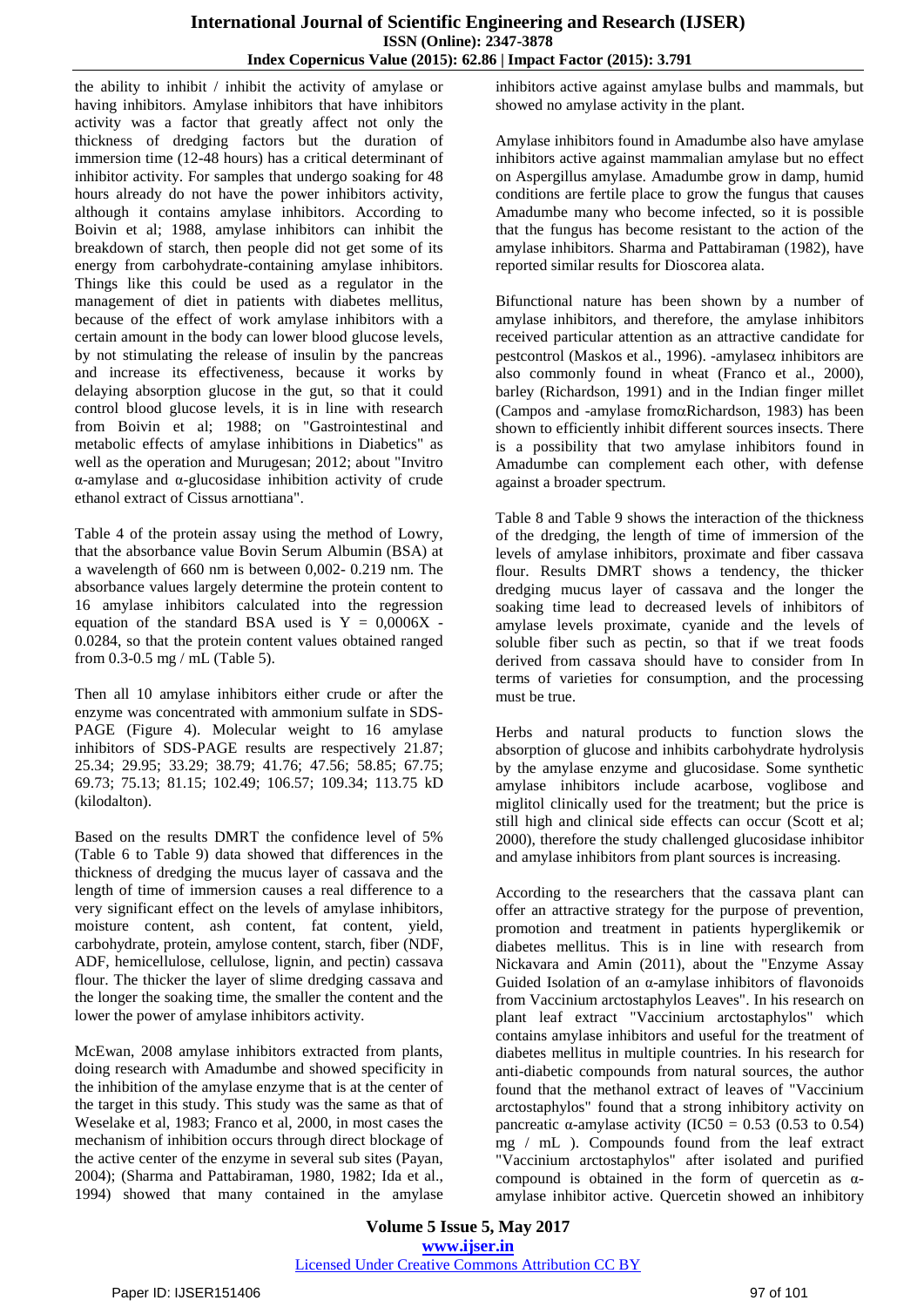effect with IC50 values of 0.17 (0.16 to 0.17) mM to work amylase enzyme derived from the pancreas of mammals. Jung et al; 2006, has developed various inhibitors (amylase and glucosidase) from a natural source. In his research, in vitro effects in different concentrations of ethanol extract of the fruit Cissus arnottiana evaluated. The result obtained at a concentration of 20 mg / mL of the plant extract, shows inhibitory activity of the amylase enzyme and glucosidase enzymes. Statistical analysis showed a significant relationship, that extracts of the fruit Cissus arnottiana can be useful in the management of postprandial hyperglycemia or blood glucose 2 hours after a meal. In in vitro tests do not necessarily relate inhibitory activity in vivo tests straight to the appropriate activity. Therefore a proof of concept for the anti-diabetic needs shown in preclinical animal studies (Subramanian et al; 2008). As a suggestion for the safety and efficacy of the research to be established, it is important to be confirmed by in vivo studies.

## **4. Conclusions and Recommendations**

### **A. Conclusions**

Based on the research results and the description above, it can be concluded as follows:

- 1.Based on the results of treatment effect factor DMRT dredging mucus layer thickness and the length of time of immersion in the processing of cassava flour until very real significant effect on levels of amylase inhibitor cassava flour at a level of 5%.
- 2.Based on the results of treatment effect factor DMRT dredging mucus layer thickness and the length of time of immersion in the processing of cassava flour until very real significant effect on levels of proximate, cyanide levels and dietary fiber content of cassava flour.
- 3.Based on the effect of combined treatment DMRT factors dredging mucus layer thickness and the length of time of immersion in the processing of cassava flour until very real significant effect on levels of glukoprotein / amylase inhibitor cassava flour at a level of 5%.
- 4.Based on the results of the effect of combined treatment DMRT factors dredging mucus layer thickness and the length of time of immersion in the processing of cassava flour until very real significant effect on levels of proximate, cyanide levels and dietary fiber content of cassava flour.
- 5.Based on the analysis of 16 samples studied obtained the highest levels of amylase inhibitors (1.090 mg / ml), and has a 100% inhibition properties of the amylase is the amylase inhibitors number 2 (P1L2) that are treated are not dredged mucus layer cassava and soaked for 12 hours.
- 6.The results of the isolation and purification of amylase inhibitors (SDS-PAGE) of cassava flour obtained Molecular Weight (BM) amylase inhibitor are respectively 21.87; 25.34; 29.95; 33.29; 38.79; 41.76; 47.56; 58.85; 67.75; 69.73; 75.13; 81.15; 102.49; 106.57; 109.34; and 113.75 kD (kilodalton).

## **B. Recommendations**

#### **Based on the results of the study suggest that:**

- 1.To obtain cassava flour which contains high levels of amylase inhibitors best and have the nature of inhibition of amylase, the necessary treatment in the mucus layer of cassava may not be removed and must be soaked for 12 hours (P1L2).
- 2.Recommended that do further research to find out the amylase inhibitors compound of any kind contained in extracts of cassava flour.
- 3. For further research on the type of protein in cassava flour amylase inhibitors with Immunobloting Method or Western Bloting (WB).

## **References**

- [1] Ali, H; Houghton, PJ; Soumyanath, A. (2006).  $\alpha$ -Amylase inhibitors activity of some Malaysian plants used to treat diabetes; with particular reference to *Phyllanthus amarus*. J. Ethnopharmacol, 107: 449- 455.
- [2] AOAC. (2005). Official Method of Analysis of The Association of Official Analytical Chemistry. Association of official Analytical Chemists. Washington DC.
- [3] Appleton, KM; Rogers, PJ and Blundell, JE. (2004). Effects of a sweet and a non-sweet lunch on shortterm appetite. Differences in female high and low consumers of sweet/low-energy beverages. *J. Hum. Nutr. and Dietetics*. *17 (1):* 425- 434.
- [4] Assadi, PFM; Aceti, DJ and Markley, JL*.* (2000). Sweetness determinant sites of brazzein, a small, heatstable, sweet-tasting protein. *J. Arch. Biochem. Biophys*.376 (2): 259-265.
- [5] Azmi, J. (2006). Penentuan Kondisi Optimum Fermentasi Aspergillus Oryzae untuk Isolasi Enzim amilase pada Medium Pati Biji Nangka (Arthocarphus Heterophilus Lmk). Jurnal Biogenesis Vol.2(2):55-58.
- [6] Bahagiawati. (2005). Isolasi dan purifikasi inhibitor αamilase dari biji kacang paseolus vulgaris. Balai Besar Penelitian dan Pengembangan Bioteknologidan Sumberdaya Genetik Pertanian, Jalan Tentara Pelajar 3A, Bogor 16111. *J. Agro. Biog.* 1 (1): 7-12.
- [7] Barre, A; Van Damme, EJ; Peumans, WJ and Rouge, P. (1997). Curculin, a sweet- tasting and tastemodifying protein, is a non-functional mannosebinding lectin. *Plant. Mol. Biol.* 33(4):691-698.
- [8] Bernfeld, P. (1955). Amylases α and β. In: Colowick, S.P. and Kaplan, N.O. (eds), Methods in Enzymology, Academic Press, New York, (1):149-158.
- [9] Bernfeld, P. (2005). Amylase, α and β, in: S.P. Colowick, N.O. Kalpan (Eds.), Methods in Enzymology, Academic Press, New York, pp. 1955; 149-158.
- [10]Boivin, M; Zinsmeister, AR and Go, VL. (1987). Effect of a purified amylase inhibitor on carbohydrate metabolism after a mixed meal in healthy humans*. Am. J. May. Clin. Proc.* 62: 249-255.
- [11]Boivin, M; Flourie, B and Rizza, RA; Zinsmeister, M*.* (1988). Gastrointestinal and metabolic effects of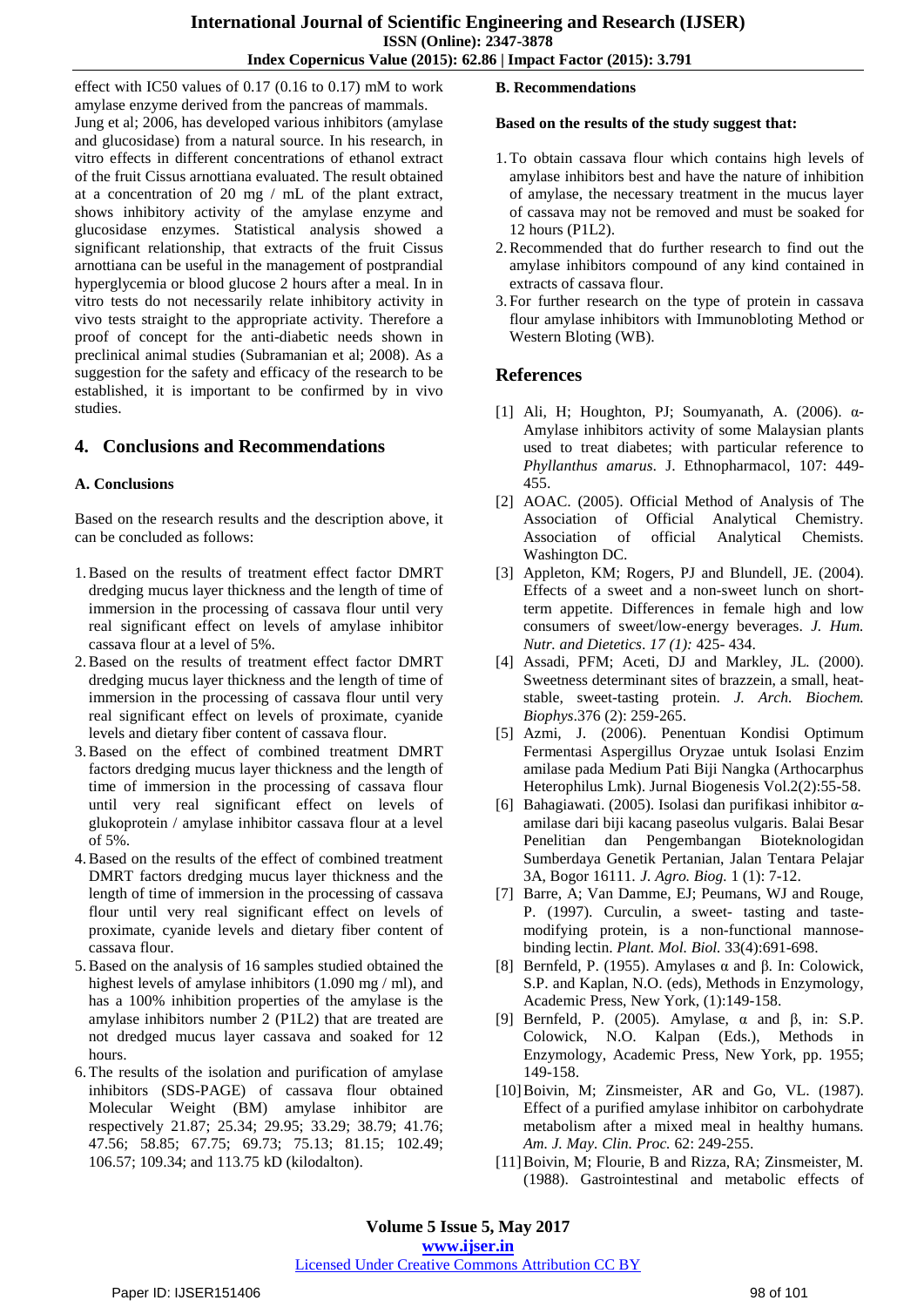amylase inhibition in diabetics. *Am. J. Gastro.* 94: 387-394.

- [12]Bo-Linn, GW; Santa Ana, CA; Morawski, SG and Fordtran, JS*.* (1982). Starch blockers their effect on calorie absorption from a high starch meal. *Engl. J. Med*. 307: 1413-1416.
- [13]Brayer GD, Luo Y, Withers SG. (1995). The structure of human pancreatic α-amylase at 1.8 A resolution and comparisons with related enzymes. Protein Science, 4:1730-1742.
- [14]Brugge, WR and Rosenfeld, MS. (1987). Impairment of starch absorption by a potent amylase inhibitor. *Am. J. Gastro.* 82: 718-722.
- [15]Campos, FAP; Richardson, M. (1983). The complete amino acid sequence of bifunctional a-amylase/trypsin inhibitor from seeds of ragi (Indian finger millet, *Eleusine coracana* Gaertneri). FEBS Lett.,152: 300- 304.
- [16] Carlson, GL; Li, BU; Bass, P and Olsen, WA. (1983). A bean α-amylase inhibitor formulation (starch blocker) is ineffective in man. Hollenbeck et al. Effects of a commercial starch blocker preparation on carbohydrate digestion and absorption: in vivo and in vitro studies. *Am. J. Clin.Nutr.Sci.*219: 393-395.
- [17] Choudhury, A; Maeda, K and Murayama, R. (1996). Character of a wheat amylase inhibitor preparation and effects on fasting human pancreatic obiliary secretions and hormones. *Am. J. Gastro.*111: 1313- 1320.
- [18]Franco OL, Rigden DL, Melo FR, Bloch C, Silva CP, Grossi-de-Sá MF. (2000). Activity of wheat αamylase inhibitors towards bruchid aamylases and structural explanation of observed specificities. Eur. J.Biochem., 267: 2166-2173.
- [19]Franco O.L, Rigden D.J, Melo F.R, Grosside-Sa M.F. (2002). *Eur J Biochem*, 269,397.
- [20]Garrow, JS; Scott, PF and Heels, S*.* (1983). A study of 'starch blockers' in man using 13C-enriched starch as a tracer. *J.Hum.Clin.Nutr.*37: 301-305.
- [21]Garcia-Olmedo, F; Salcedo, G; Sanchez-Monge, R; Gomez, L. Royo, J; Carbonero, P. (1987). Plant proteinaceous inhibitors of proteinases and αamylases. In: Miflin, B. (Ed.), Oxford University Press, Oxford, Oxford Surveys Plant Mole. Cell Biol., 4: 275-334.
- [22]Garcia-Olmedo F, Salcedo G, Sanchez-Monge R, Gomez L, Royo J, Carbonero P. (1987). *Cell Biol*, 4, 275.
- [23]Giri, AP; Kachole, MS. (1998). Amylase inhibitors of pigeonpea (*Cajanuscajan*) seeds. Phytochemistry. 47: 197-202.
- [24] Gatehouse, AMR; Fenton, K.A; Jepson, I and Paney, DJ. (1986). The effect of *α*-amylase inhibitor on storage pests: Inhibition of *α*-amylase in vitro and effects on development *in vivo*. *J.Sci.Food.Agric.37:727-734.*
- [25]Heidari R, Zareae S, Heidarizadeh M. (2005). Extraction, purification, and inhibitory effect of  $\alpha$ amylase inhibitor from wheat (*Triticumaestivum* Var. *Zarrin*). Pakistan J. Nutr., 4: 101-105.
- [26] Hollenbeck, CB; Coulston, AM and Quan, R. (1983). Effects of a commercial starch blocker preparation on

carbohydrate digestion and absorption: in vivo and in vitro studies. *Am.J.Clin.Nutr.*38: 498-503.

- [27]Hoover R, Sosulski F. (1984). Characteristics and concentrations of α-amylase inhibitor in *Phaseolus vulgaris* biotypes. Starch/Starke. 36:
- [28]Huang, G; Ying, T; Huo, P and Jiang, J. (2006). "Purification and characterization of a protease from thermophilic Bacillus strain HS08". *African Biotechnol*. Vol.5. p. 2433 – 2438.
- [29]Hutami, dkk. (2014). Penurunan Kadar Sianida pada Pengolahan Tepung Ubi Kayu. *Jurnal Pangan dan Agroindustri*, Vol. 2 No 4 p.220-230.
- [30]Ida, EI; Finardi-Filho, F; Lajolo, FM. (1994). Purification and partial characterization of two proteinaceous α-amylase inhibitors from triticale. J. Food Biochem., 18: 83-102.
- [31]Ishimoto, M and Kitamura, K. (1989). Growth inhibitory effects of *α*-amylase inhibitor from the kidney bean, Phaseolus vulgaris (L.) on three species of bruchids (Coleoptera: Bruchidae). *J. Appl. Ent. Zool*. 24(3): 281-286.
- [32]Ishimoto, M; Sato, T; Chrispeels, M.J and Kitamura, K. (1996). Bruchid resistance of transgenic azuki bean expressing seed *α*-amylase inhibitor of common bean. *J. Exp. Appl*. 79: 309-315.
- [33]Klalil, S.M; Ebrahim, A.H; Pasalar, P; Yaghmaei, P and Hayati, N.R. (2012). Reflection on design and testing of pancreatic α-amylase inhibitors: an in silico comparison between rat and rabbit enzyme models. *Journal of Pharmaceutical.*
- [34]Kumari, B; Pratima S; Amarjit, K.N. (2012). αamylase inhibitor in local Himalyan collection of Colocasia: Isolation, purification, characterization, and selectivity towards α-amylase from various sources.Pesticide Biochemistry and Phisiology 103: 49-55.
- [35]Layer, P; Carlson, GL and Di-Magno, EP*.* (1985). Partially purified white bean amylase inhibitor reduces starch digestion in vitro and inactivates intraduodenal amylase in humans. *Am. J. Gastro.* 9: 30-35.
- [36]Layer P, Rizza RA, Zinsmeister AR, Carlson GL, DiMagno EP. (1986). Effect of a purified amylase inhibitor on carbohydrate tolerance in normal subjects and patients with diabetes mellitus. Mayo Clin Proc, 61(6):442-447.
- [37]Lowry, OH; Rosebrough, NJ; Farr, AL; Randall, RJ. (1951). Protein [measurement](http://www.jbc.org/cgi/pmidlookup?view=long&pmid=14907713) with the Folin phenol [reagent.](http://www.jbc.org/cgi/pmidlookup?view=long&pmid=14907713) *J. Biol. Chem.* 193 (1): 265–75. [PMID](http://en.wikipedia.org/wiki/PubMed_Identifier) [14907713.](http://www.ncbi.nlm.nih.gov/pubmed/14907713)
- [38]Marylin, L.B; Jay, K.U; Barret, U. (2011). A proprietary α-amylase inhibator from whitebean (Phaseolus vulgaris): A review of clinical studies on weight loss and glycemic control. Nutrition Journal, 10:24.
- [39]Marshall, JJ and Lauda, CM. (1975). Purification and properties of phaseolamin, an inhibitor of *α* -amylase, from the kidney bean, Phaseolus vulgaris. *J. Biol. Chem.*250: 8030-8037.
- [40]Maskos K, Huber-Wunderlich M, Gloskshuber R. (1996). RBI, one domain α-amylase/trypsin inhibitor with completely independent binding sites. FEBS Lett., 397: 11-16.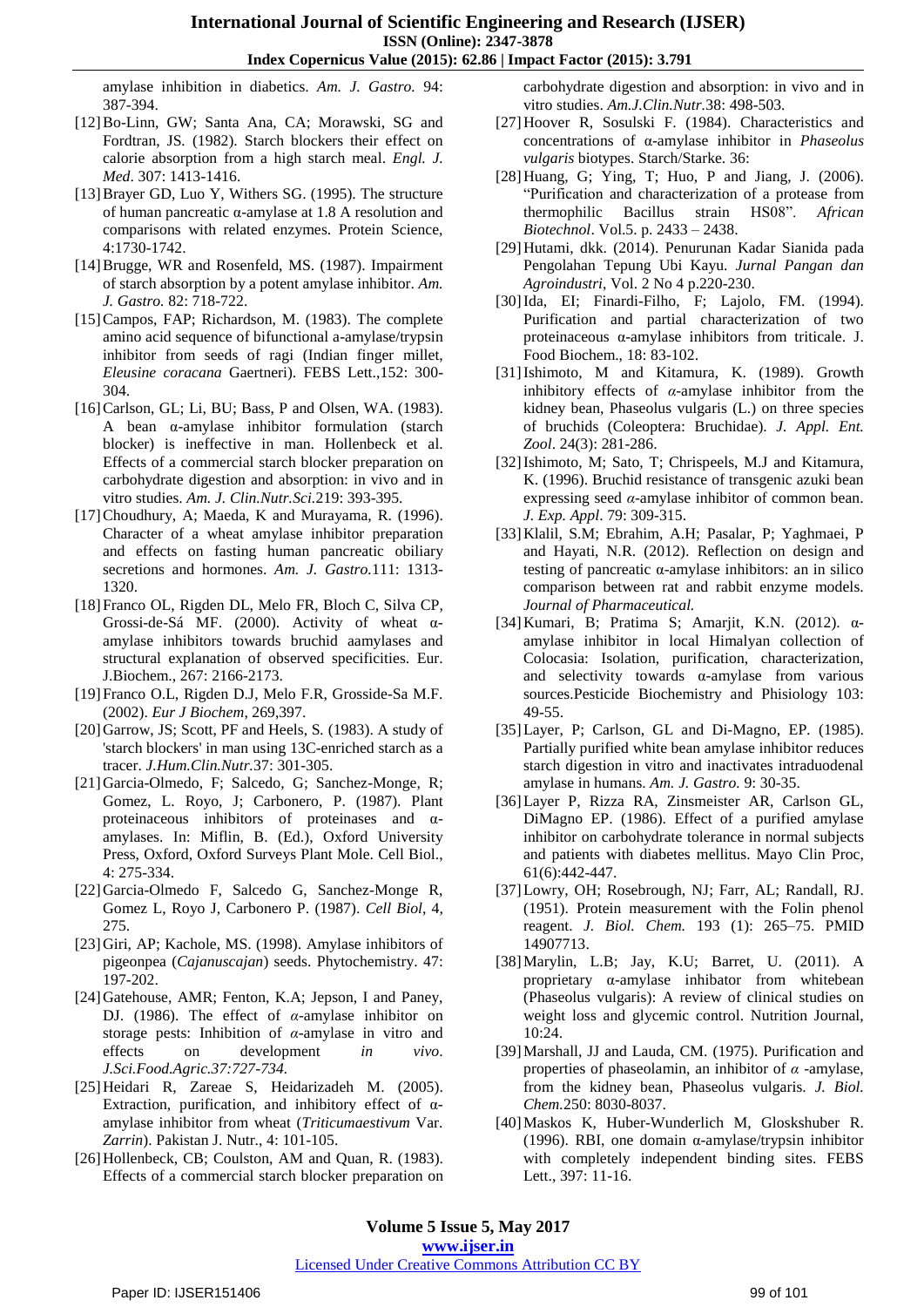- [41]McCracken, VJ and Gaskin, HR. (1999). Probiotics and the immune system. *Am. J. Horizon. Sci.Press.*75 (4): 168-175. [http://horizonpress.com/hsp/pro.html.](http://horizonpress.com/hsp/pro.html)
- [42]McEwan, R. (2008). Anti-Nutritional content of *Colocasia esculenta* (Amadumbe) a traditional crop food in Kwazulu-Natal, pp 59-74. PhD thesis, University of Zululand, Empangeni, South Africa.
- [43]McEwan, R.; Madivha, R. P; Djaroval ; Oyedeji, T. O. A and Opokul, A.R. (2010). α-amylase inhibitor of amadumbe (Colocasia esculenta): Isolation, purification and selectivity toward amylase from various sources. African Journal of Biochemistri Research Vol. 4(9), pp. 220-224.
- [44]Mcfarlane, GT and Cummings, JH. (1999). Probiotics and prebiotics. Can regulating the activities of intestinal bacteria benefit health. *Am.J.Clin.Nutr*.76 (5): 999-1003.
- [45]Mehrabadi, M and Bandani, AR. (2009). Study on salivary glands amylase in wheat bug Eurygaster maura. Am. J. Appl.Sci. 1-8.
- [46]Melo, FR; Sales, MP; Pereira, LS; Bloch, C; Franco, OL; Ary MB. (1999). *α*-Amylase inhibitors from cowpea seeds. Protein and Peptide Lett., 6: 385-390.
- [47]Mikola J, Suolinna EM. (1969). Purification and properties of a trypsin inhibitor from barley. Eur J Biochem. Jul; 9(4): 555–560.
- [48] Moreno, J and Chrispeels, M.J. (1989). A lectin geneencodes the  $\alpha$ -amylase inhibitor of the common bean. *Proc. Natl. Acad. Sci.USA.*86:7885-7889.
- [49]Muralikrishna, G; Nirmala, M. (2005). Cereal *α* amylases an overview. Carbohydr. Polym., 60: 163- 173.
- [50]Nagaraj, R. H. And Pattabiraman, T. N. (1985). Purification and properties of an α-amylase inhibator specific for human pancreatic amylase from proso (Panicium miliaceum) seeds J. Biosci., Vol 7, Numbers 3 & 4, , pp. 257-268.
- [51]Nickavara, B and Amin, G*.* (2000). Enzyme Assay Guided Isolation of an *α*-Amylase Inhibitor Flavonoid from *Vaccinium arctostaphylos* Leaves. *Department of Pharmacognosy, School of Pharmacy, Shahid Beheshti University of Medical Sciences, Tehran, Iran. Department of Pharmacognosy, Faculty of Pharmacy, Tehran University of Medical Sciences, Tehran, Iran.*
- [52]Nickavara, B dan Amin, G. (2011). Enzyme Assay Guided Isolation of an α-amylase inhibitor flavonoid from *Vaccinium arctostaphylos* Leaves. Departement of Pharmacognosy, Faculty of Pharmacy, Tehran University of Medical Sciences, Tehran, Iran. *Iranian Journal of Pharmaceutical Research*, 10 (4): 849-853.
- [53]Noman, ASM; Hoque, MA; Sen, PK; Karim, MR. (2006). Purification and some properties of amylase from post-harvest *Pachyrhizus erosus* L. tuber. Food Chem., 99: 444-449.
- [54]Pattabiraman, T.N and Nagaraj, R.H. (1985). Purification and properties of an  $\alpha$ -amylase inhibitor specific for human pancreatic amylase from proso (*Panicium miliaceum*) seeds. Department of Biochemistry, Kasturba Medical College, Manipal 576 119, India.
- [55]Payan, F. (2004). Structural basis for the inhibition of mammalian and insect a-amylases by protein inhibitors. Biochem et Biophys. 1696:171-180.
- [56]Prashant A.B, Bhanudas K.S. (2011). *Asian J Plant Sci*. 1, 91.
- [57]Prathibha, S; Bala, N; Leelama, S. (1995). Enzyme inhibitors in tuber crops and their thermal stability. Plant Foods Hum. Nutr., 48: 247-257.
- [58]Purawisastra, S dan Yuniati, H. (2014). Penurunan Kadar Sianida Singkokng Pahit pada Proses Fermentasi Cair. Bateri *Brevibacteriumlactofermentemum* BL-1M76. Jurnal Penelitian Gizi dan Makanan.
- [59]Roberfroid, MB. (2000). Prebiotics and probiotics. Are they functional foods. *Am. J. Clin. Nutr*.71 (6): 1682S-1687S.
- [60]Reher G, Slijepcevic M, Krans L. (1991). *Planta Med*. 57.
- [61]Rekha, MR; Padmaja, G; Easwari Amma CS, Sheela MN. (1999). Genotype differences in the α-amylase inhibitor activity in sweet potato and yam tubers. J. Root Crops, 25: 95-101.
- [62]Richardson, M. (1991). Seed storage proteins: the enzyme inhibitors In: Rogers, L.J. (Ed). Methods in Plant Biochemistry, vol. 5, Academic Press, New York, pp 259-305.
- [63]Roy I, Gupta MN. (2000). Purification of a "doubleheaded" inhibitor of α-amylase / proteinase K from wheat germ by expanded bed chromatography. Bioseparation, 9: 239-45.
- [64]Sama K; Murugesan, K and Rajeshwari S. (2010). *Invitro* α-amylase and α-glucosidase inhibition activity of crude ethanol extract of *Cissus arnottiana.* Department of Biotechnology, School of Life sciences, Karpagam University, Eachanari, Coimbatore, Tamilnadu, India.
- [65]Sama, K; Murugesan, K dan Rajeshwari, S. (2012). In vitro α-amylase and α-glucosidase activity of inhibition for Cissus arnottiana ethanol extract. Karpagam University Eachanari, Coimbatore Tamilnadu, India. Asian J. Botanical. School of Life Sci. Res, 2(4):550-553.
- [66]Sasikiran, K; Rekha, MR; Padmaja, G. (2002). Proteinase and α-amylase inhibitors of sweet potato: Changes during growth phase, sprouting, and wound induced alterations. Bot. Bull. Acad. Sinica, 43:291- 298.
- [67] Seltzer, RD; Strumeyer, DH. (1990). Purification and characterization of Esculentamin, A proteinaceous alpha-amylase inhibitor from the taro root, *Colocasia esculenta.* J. Food Biochem., 14: 199-217.
- [68]Sharma, KK; Pattabiraman, TN. (1980). Natural plant enzyme inhibitors. Isolation and characterization of two a-amylase inhi bitors from *Colocasia antiquarum* tubers. J. Sci. Food Agric., 31: 981-991.
- [69]Sharma, KK; Pattabiraman, TN. (1982). Natural plant enzyme inhibitors. Purification and properties of an amylase inhibitor from yam (*Dioscorea alata*). J. Sci. Food Agric., 33: 255-262.
- [70]Sharma, A and Gupta, M. N. (2001). Three phase partitioning as a large-scale separation method for purification of a wheat germ bifunctional